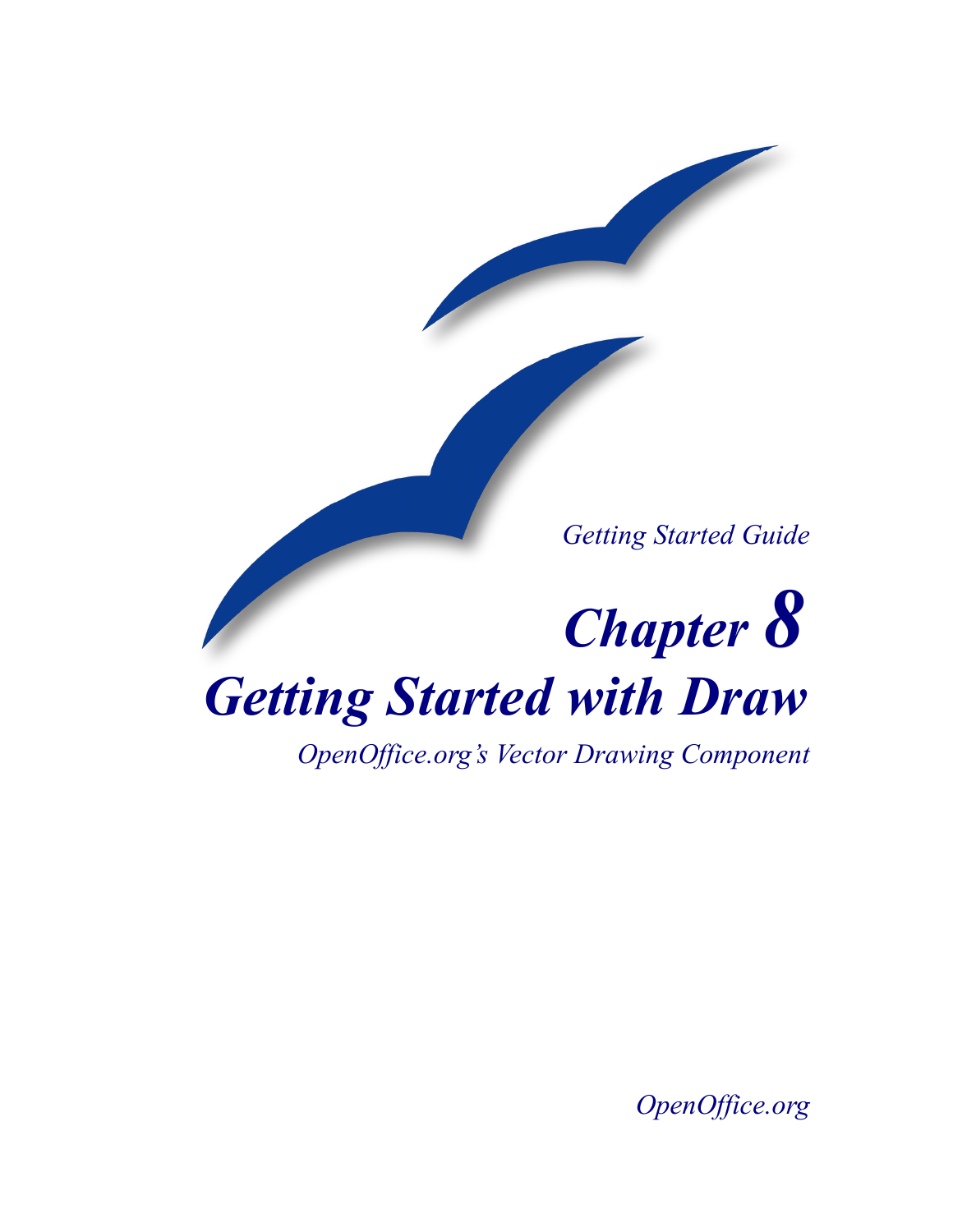### <span id="page-1-3"></span>**Copyright**

This document is Copyright © 2005–2008 by its contributors as listed in the section titled **Authors**. You may distribute it and/or modify it under the terms of either the GNU General Public License, version 3 or later [\(http://www.gnu.org/licenses/gpl.html\)](http://www.gnu.org/licenses/gpl.html), or the Creative Commons Attribution License, version 3.0 [\(http://creativecommons.org/licenses/by/3.0/\)](http://creativecommons.org/licenses/by/3.0/) or later.

All trademarks within this guide belong to their legitimate owners.

### <span id="page-1-2"></span>**Authors**

Agnes Belzunce Linda Worthington Daniel Carrera Iain Roberts Jean Hollis Weber Michel Pinquier Alex Thurgood Jim Taylor Chris Bonde Regina Henschel Gary Schnabl

### <span id="page-1-1"></span>**Feedback**

Maintainer: Jean Hollis Weber Please direct any comments or suggestions about this document to: [authors@user-faq.openoffice.org](mailto:authors@user-faq.openoffice.org)

### <span id="page-1-0"></span>**Publication date and software version**

Published 20 April 2008. Based on OpenOffice.org 2.4.



You can download an editable version of this document from <http://oooauthors.org/en/authors/userguide2/published/>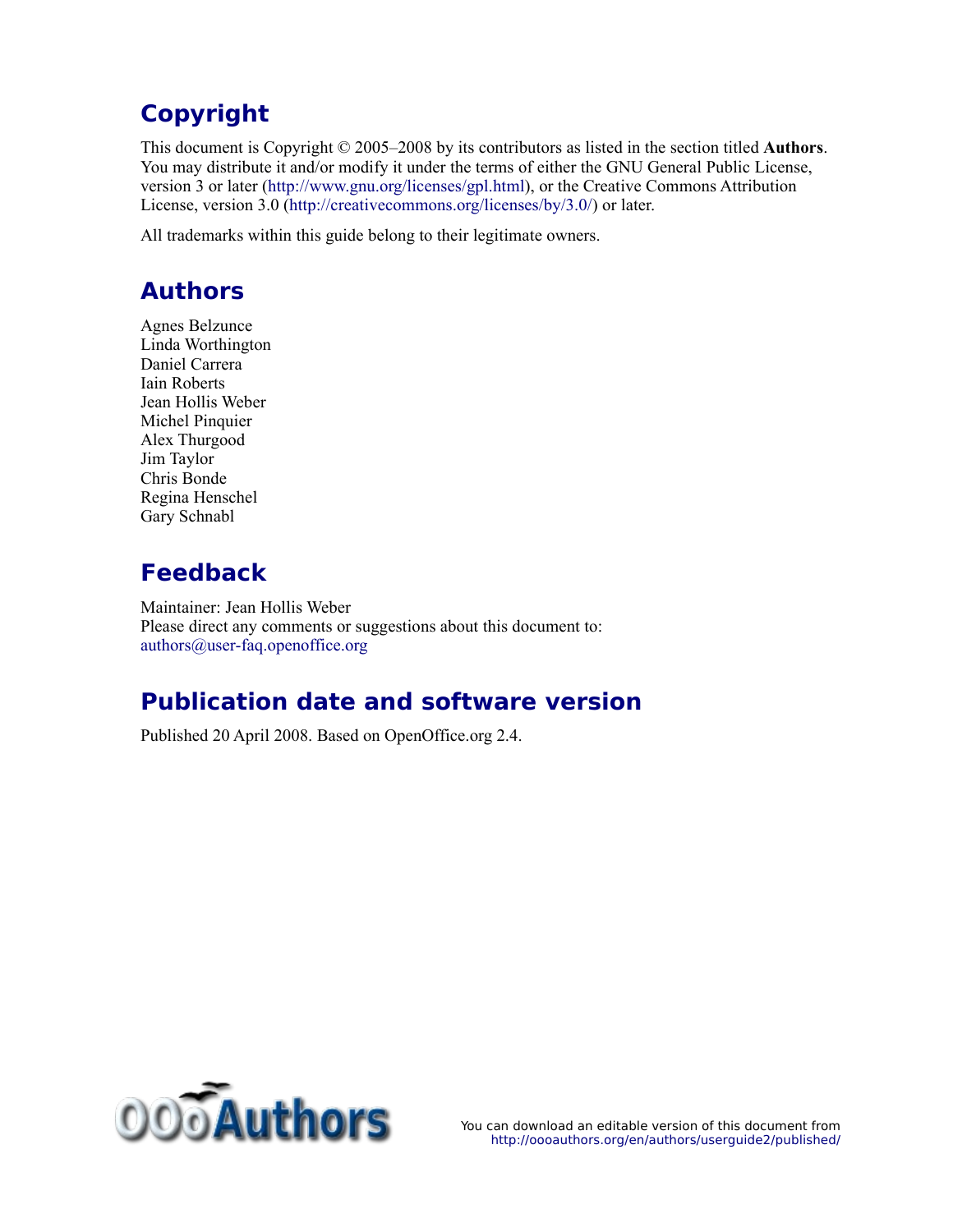# **Contents**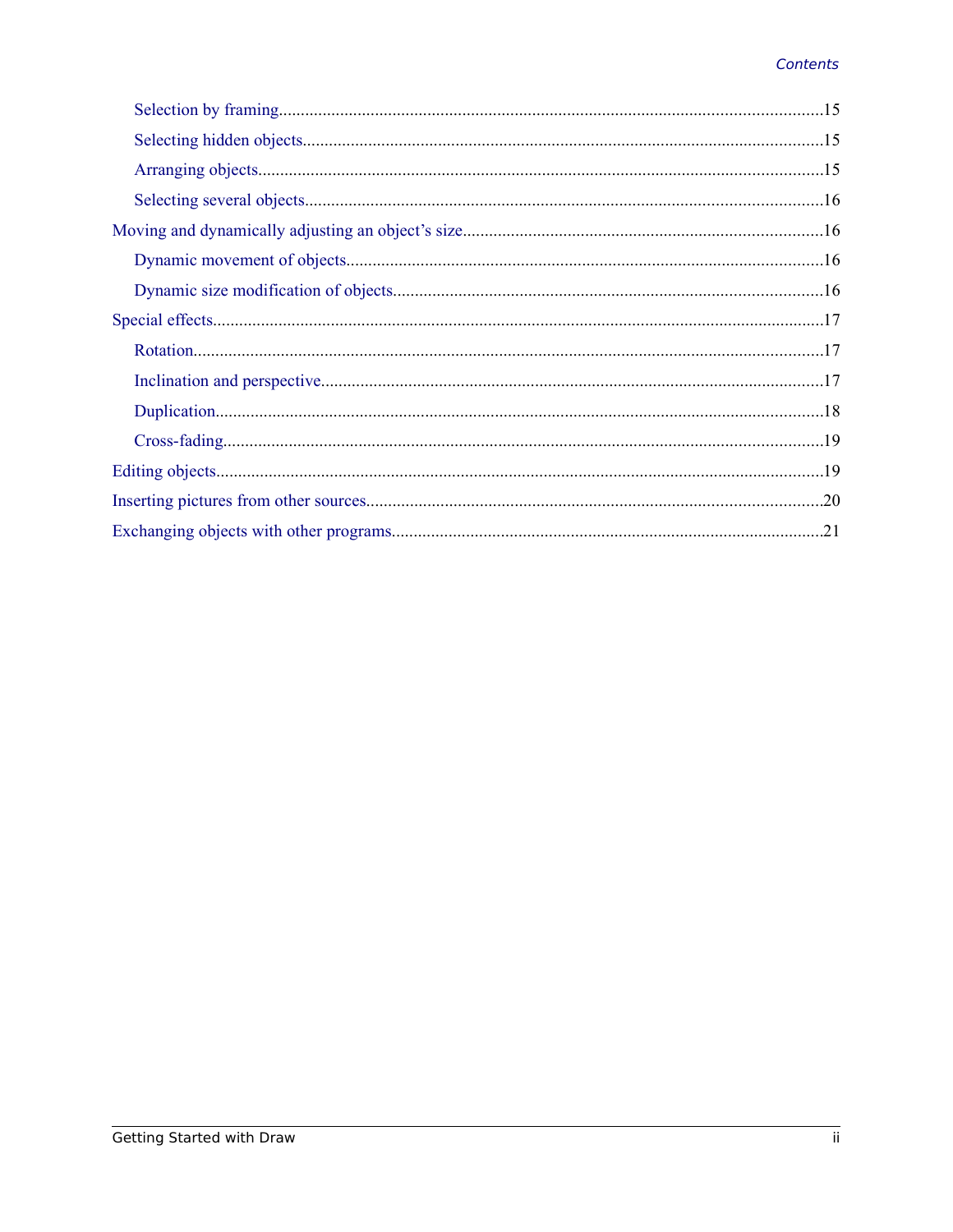## <span id="page-4-2"></span>**What is Draw?**

Draw is a vector graphics drawing program. It offers a series of powerful tools that enable you to quickly create all sorts of graphics. Vector graphics store and display an image as vectors (two points and a line) rather than a collections of pixels (dots on the screen). Vector graphics allow for easier storage and scaling of the image.

Draw is perfectly integrated into the OpenOffice.org suite, and this makes exchanging graphics with all components of the suite very easy. For example, if you create an image in Draw, reusing it in a Writer document is as simple as copying and pasting. You can also work with drawings directly from within Writer and Impress, using a subset of the functions and tools from Draw.

Draw's functionality is very extensive and complete. Although it was not designed to rival high-end graphics applications, Draw possesses more functions than the majority of drawing tools that are integrated into office productivity suites.

A few examples of drawing functions might whet your appetite: layer management, magnetic grid point system, dimensions and measurement display, connectors for making organization charts, 3D functions enabling small three-dimensional drawings to be created (with texture and lighting effects), drawing and page style integration, and Bézier curves, to name a few.

This chapter introduces some of Draw's features, but it does not attempt to cover all of the them. See the *Draw Guide* and the application Help for more information.

# <span id="page-4-1"></span>**The Draw workplace**

The main components of the Draw interface are shown in [Figure 1.](#page-5-0)

You can surround the drawing area with toolbars and information areas. The number and position of the visible tools vary with the task at hand or user preferences. Therefore, your setup may appear a little different. For example, many people put the main Drawing toolbar on the left-hand side of the workspace, not at the bottom as shown here.

You can split drawings in Draw over several pages. Multipage drawings are used mainly for presentations. The *Pages* pane, on the left side of the Draw window in [Figure 1](#page-5-0) gives an overview of the pages that you create. If the Pages pane is not visible on your setup,you can enable it from the View menu (**View > Page Pane**). To easily make changes to the page order, drag and drop one or more pages.

### <span id="page-4-0"></span>**Rulers**

You should see rulers (bars with numbers) on the upper and left-hand side of the workspace. These show the size of a selected object on the page (see the gray double lines, highlighted in ). When no object is selected, they show the location of the mouse pointer, which helps to accurately position drawing objects. You can also use the rulers to manage object handles and guide lines, making it easier to position objects. The page margins in the drawing area are also represented on the rulers.

You can change the margins directly on the rulers by dragging them with the mouse.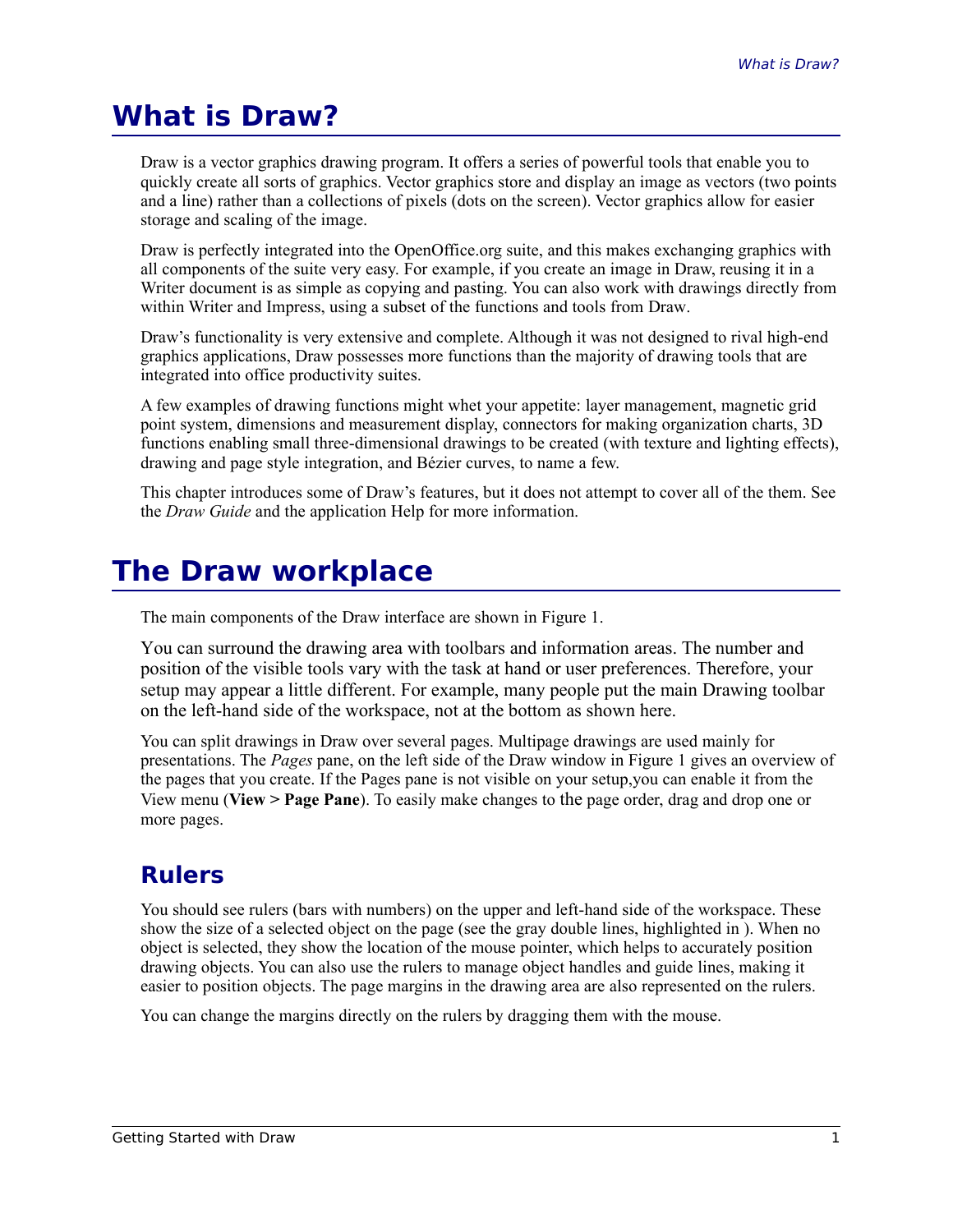

<span id="page-5-0"></span>*Figure 1. Initial Draw window*



*Figure 2: Rulers show the size of the selected object*

To modify the units of measurement of the rulers, right-click on one of the rulers. The two rulers can have different units.



*Figure 3. Rulers in a drawing*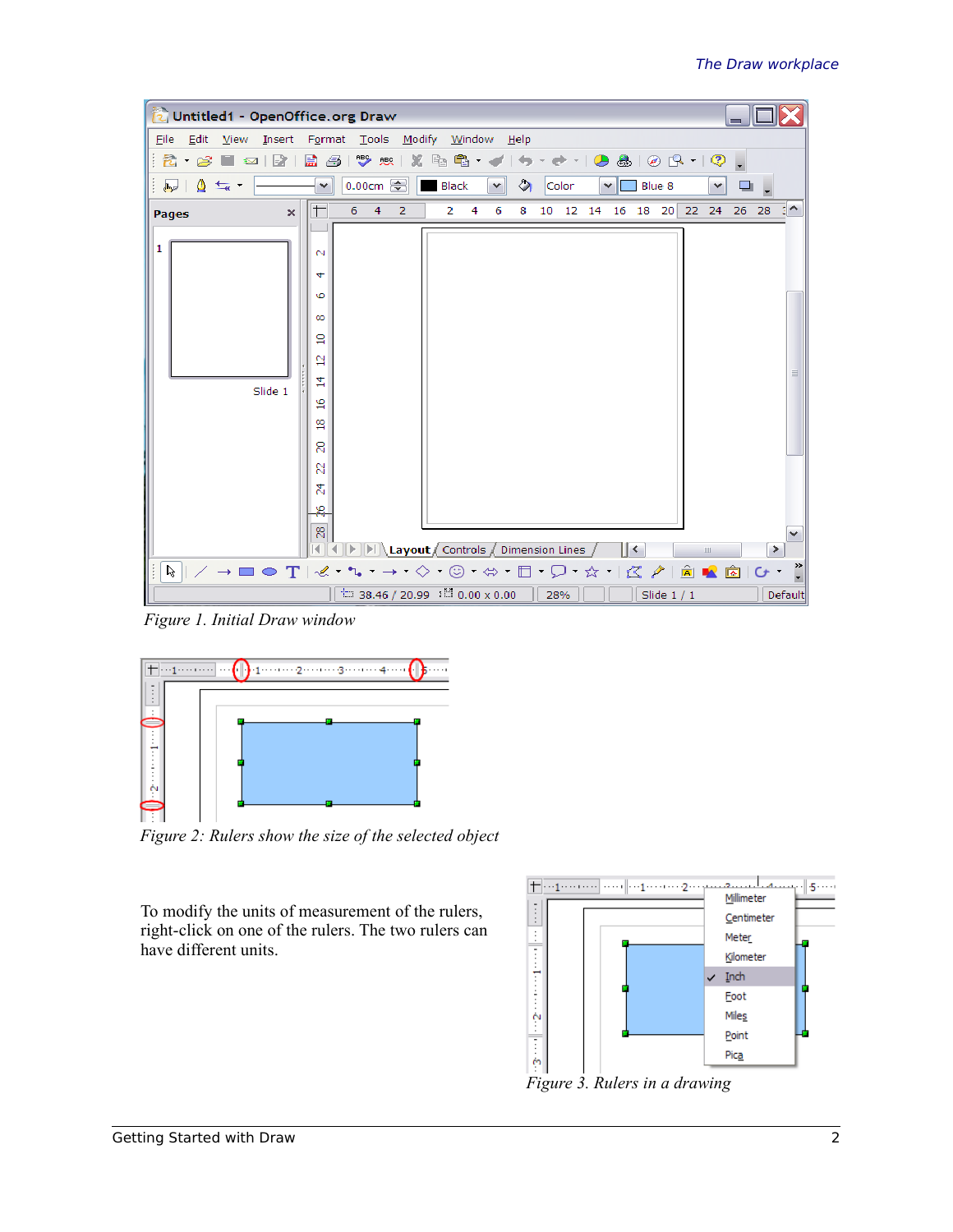### <span id="page-6-0"></span>**Status bar**

The Status bar is located at the bottom of the workspace. The middle part of the Status bar shows Draw-specific fields, as identified in [Figure 4.](#page-6-2)

For details on the contents and use of these fields, please refer to the *Draw Guide*.

**Note** The sizes are given in the current measurement unit (not to be confused with the ruler units). This unit is defined in **Tools > Options > OpenOffice.org Draw > General**, where you can also change the scale of the page. Another way to change the scale is to double-click on the number shown in the status bar.



<span id="page-6-2"></span>*Figure 4: Items on the Draw status bar*

### <span id="page-6-1"></span>**Toolbars**

The various Draw toolbars can be displayed or hidden according to your needs.

To display or hide the toolbars, click **View > Toolbars**. On the menu that appears, choose which toolbars you want to display.

You can also select the buttons that you wish to appear on the corresponding toolbar. On the **View > Toolbars** menu, select **Customize**, click on the **Toolbars** tab, select the toolbar you want to change, and then select the desired buttons for that toolbar. Each toolbar has a different list of buttons. See Chapter 4 (Menus and Toolbars) for more information.

Many toolbar buttons are marked with a small arrow beside the button. The arrow indicates that this button has additional functions. Click the arrow and a submenu or floating toolbar appears, showing its additional functions (see Figure [5\)](#page-7-2).

You may wish to keep this submenu displayed on your screen, but in a different position. You can make a submenu into a *floating toolbar*. To do so, click the area at the top of the submenu, drag it across the screen, and then release the mouse button. Floating toolbars can be docked on an edge of the screen or within one of the existing toolbar areas at the top of the screen, as described in Chapter 4.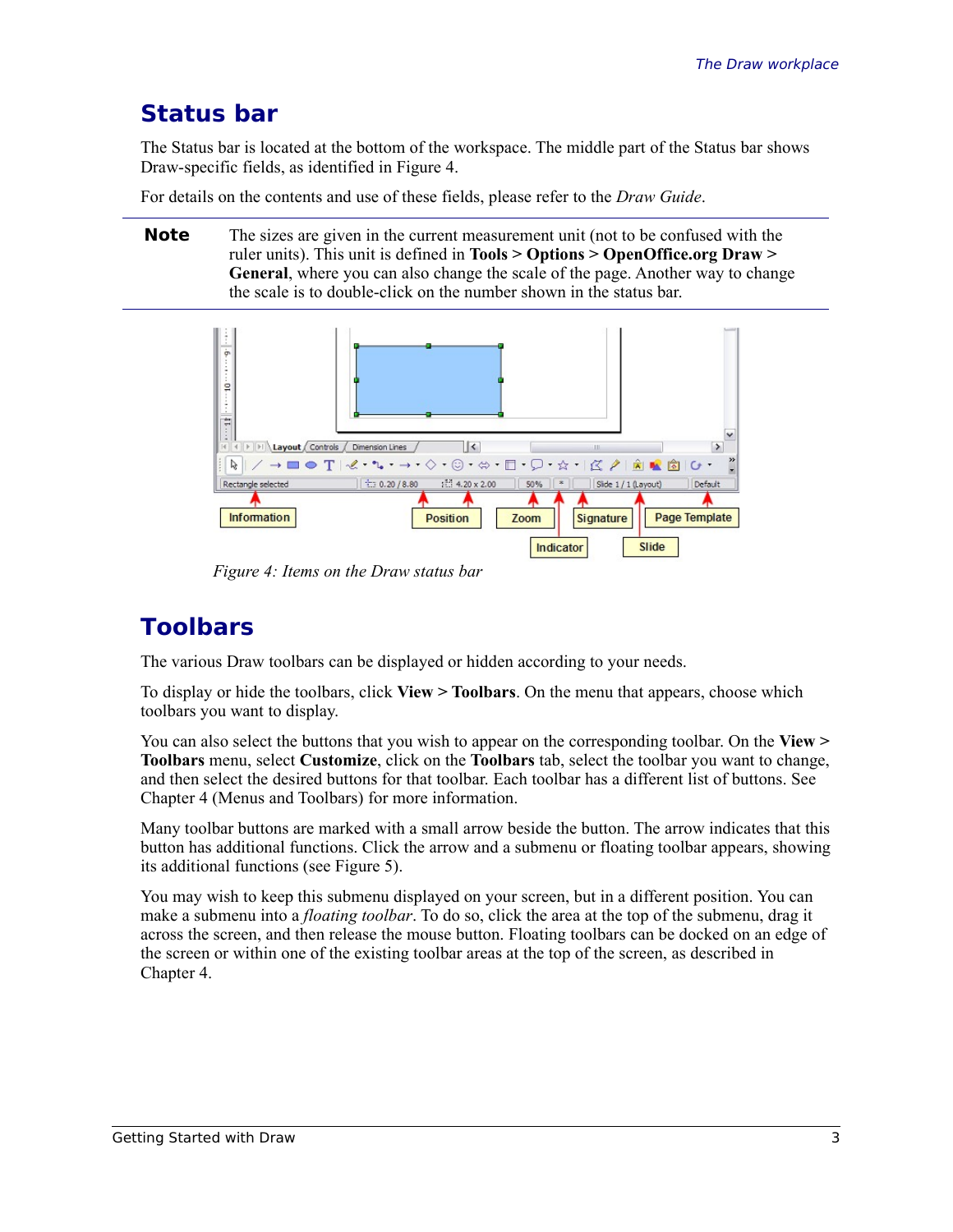

*Figure 5. An arrow next to a button indicates additional functions*

<span id="page-7-2"></span>**Note** Most buttons marked with the small arrow can become floating toolbars. The floating toolbar capability is common to all components of the OpenOffice.org suite.

Click the arrow on the title bar of a floating toolbar to display additional functions (see Figure [6\)](#page-7-3).



*Figure 6. An arrow on a floating toolbar indicates additional functions*

<span id="page-7-3"></span>The tools available in the various toolbars are explained in the following sections.

### <span id="page-7-1"></span>**Standard toolbar**

The Standard toolbar looks like this:



It is the same for all parts of OpenOffice.org.

### <span id="page-7-0"></span>**Line and Filling toolbar**

The Line and Filling toolbar lets you modify the main properties of a drawing object. See page [19](#page-22-0) for details.

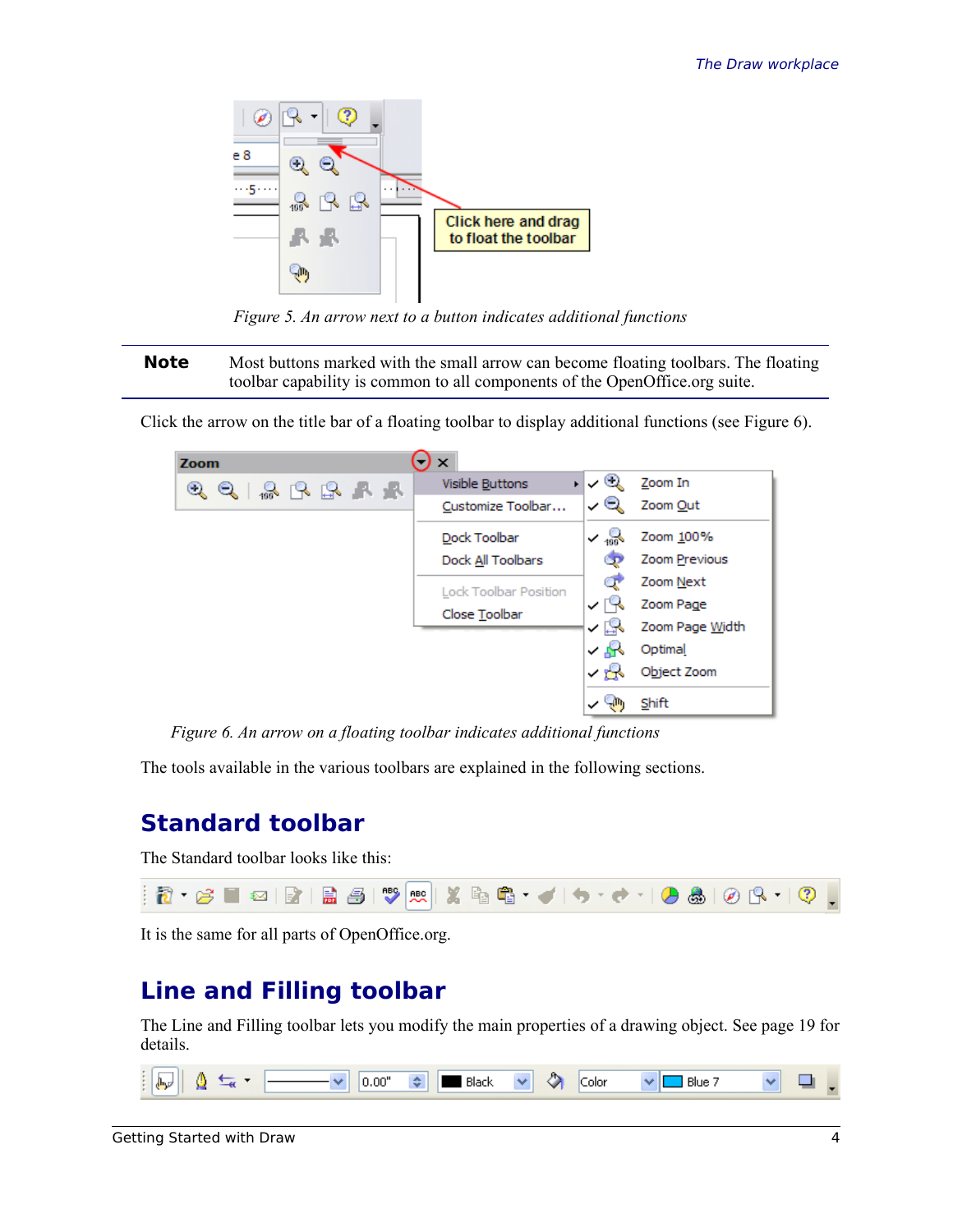If the selected object is text, the toolbar changes to the one shown below, which is similar to the Formatting toolbar in Writer.

| $\frac{1}{2}$ Arial |  |  |  |  |  |  |  | ▽│18 ▽│B /│U│AN││≣│≣│≣│≡│∭≡│≣│≣│≡│∴│An,∧5││A |
|---------------------|--|--|--|--|--|--|--|----------------------------------------------|
|---------------------|--|--|--|--|--|--|--|----------------------------------------------|

### <span id="page-8-1"></span>**Drawing toolbar**

The Drawing toolbar is the most important toolbar in Draw. It contains all the necessary functions for drawing various geometric and freehand shapes and organizing them on the page.

░░░░░░░░░░░░░░░░░░░░░░░░░░░░░░░░░░░░

### <span id="page-8-0"></span>**Color Bar**

To display the Color Bar, use **View > Toolbars > Color Bar**. The toolbar then appears at the bottom of the workspace.

T T T T

This toolbar lets you rapidly choose the color of the objects in your drawing. The first box in the panel corresponds to transparency (no color).

You can access several specialized color palettes in Draw, as well as change individual colors to your own taste. This is done using the Area dialog, reached by choosing **Format > Area** or the *pouring can* icon on the Line and Filling toolbar.

On the Area dialog, choose the tab marked **Colors**.



*Figure 7. Changing the color palette*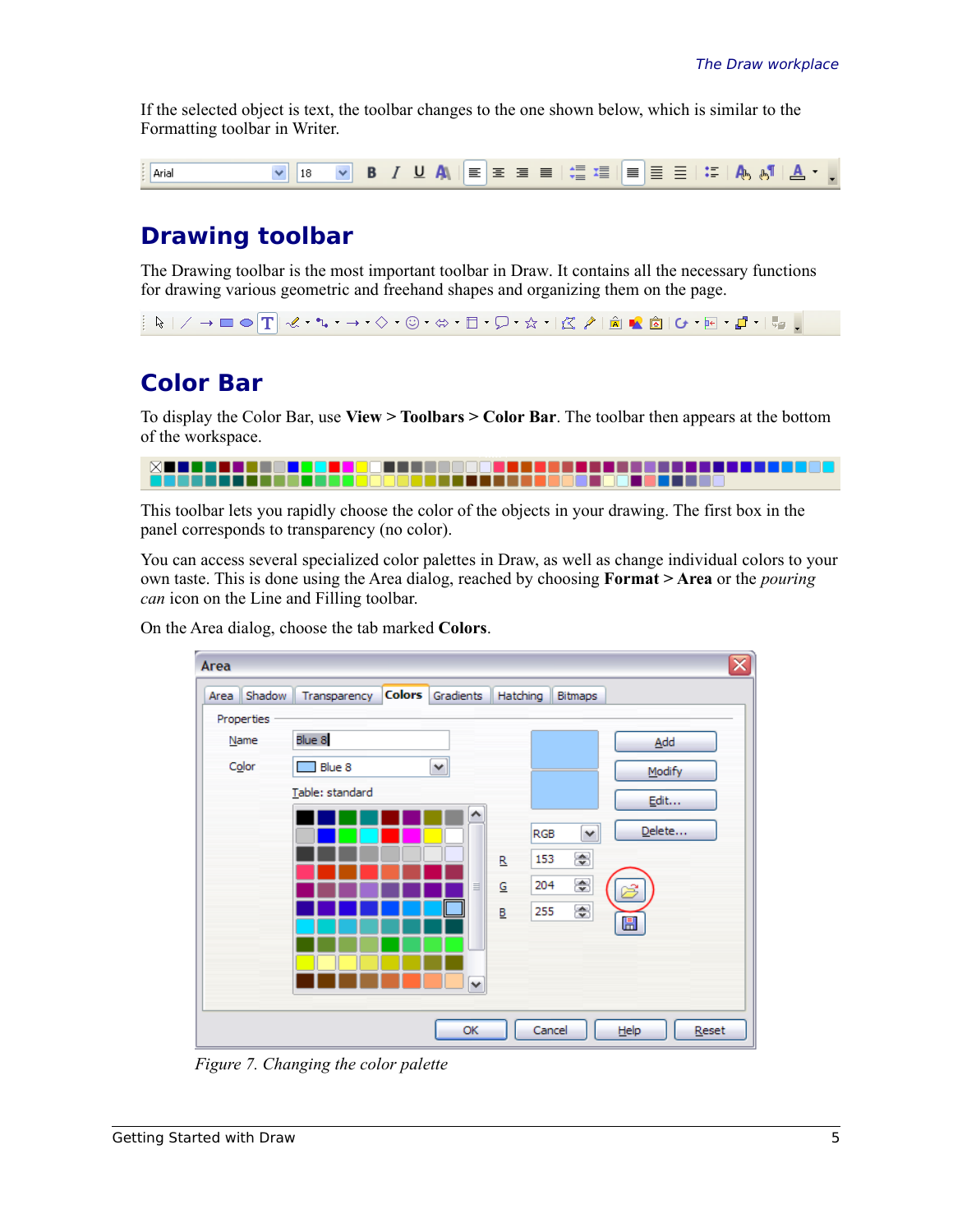To load another palette, click on the **Load Color List** button (circled). The file selector dialog asks you to choose one of the standard OOo palettes (files bearing the file extension **\*.soc**). For example, **web.soc** is a color palette that is adapted to creating drawings that are going to appear in Web pages. The colors will correctly display on workstations with screens displaying at least 256 colors.

The color selection box also lets you individually change any color by modifying the numerical values in the fields provided to the right of the color palette. You can use the color schemes known as CMYK (Cyan, Magenta, Yellow, Black), RGB (Red, Green, Blue) or HSB (Hue, Saturation, Brightness).

For a more detailed description of color palettes and their options, see Chapter 8 (Tips and Tricks) in the *Draw Guide*.

| Color   |                       |                                      | ≅                                 |
|---------|-----------------------|--------------------------------------|-----------------------------------|
| $\Box$  |                       |                                      | OK<br>Cancel<br>$He$ <sub>p</sub> |
|         |                       | $\Box$                               |                                   |
| Cyan    | $\leftarrow$<br>40% 金 | $\rightarrow$                        |                                   |
| Magenta | 20%图<br>Red           | 81<br>153<br>Hue<br>210              | ⊜                                 |
| Yellow  | 0% 图<br>Green         | 81<br>Saturation<br>204<br>40        | 종                                 |
| Key     | 0% 图<br>Blue          | 8<br><b>Brightness</b><br>255<br>100 | ⊜                                 |
|         |                       | Color schemes                        |                                   |

*Figure 8. Defining color schemes*

### <span id="page-9-0"></span>**Options toolbar**

The Options toolbar lets you activate or deactivate various drawing aids. The Options toolbar is not displayed by default. To display it, select **View > Toolbars > Options**. The most important options to learn when starting to work in Draw are enclosed in red. The functions of the various icons are described in [Table 1.](#page-10-1)

| <b>Options</b>                                         |   |    |            |  |
|--------------------------------------------------------|---|----|------------|--|
| <br><b>Commodor</b><br><b><i>Committee</i></b><br><br> |   |    |            |  |
| <b>RBC</b><br>$\Box$ $\Box$ $\mathscr{L}$              | 黃 | N. | <b>RBC</b> |  |
| Figure 9: Options toolbar                              |   |    |            |  |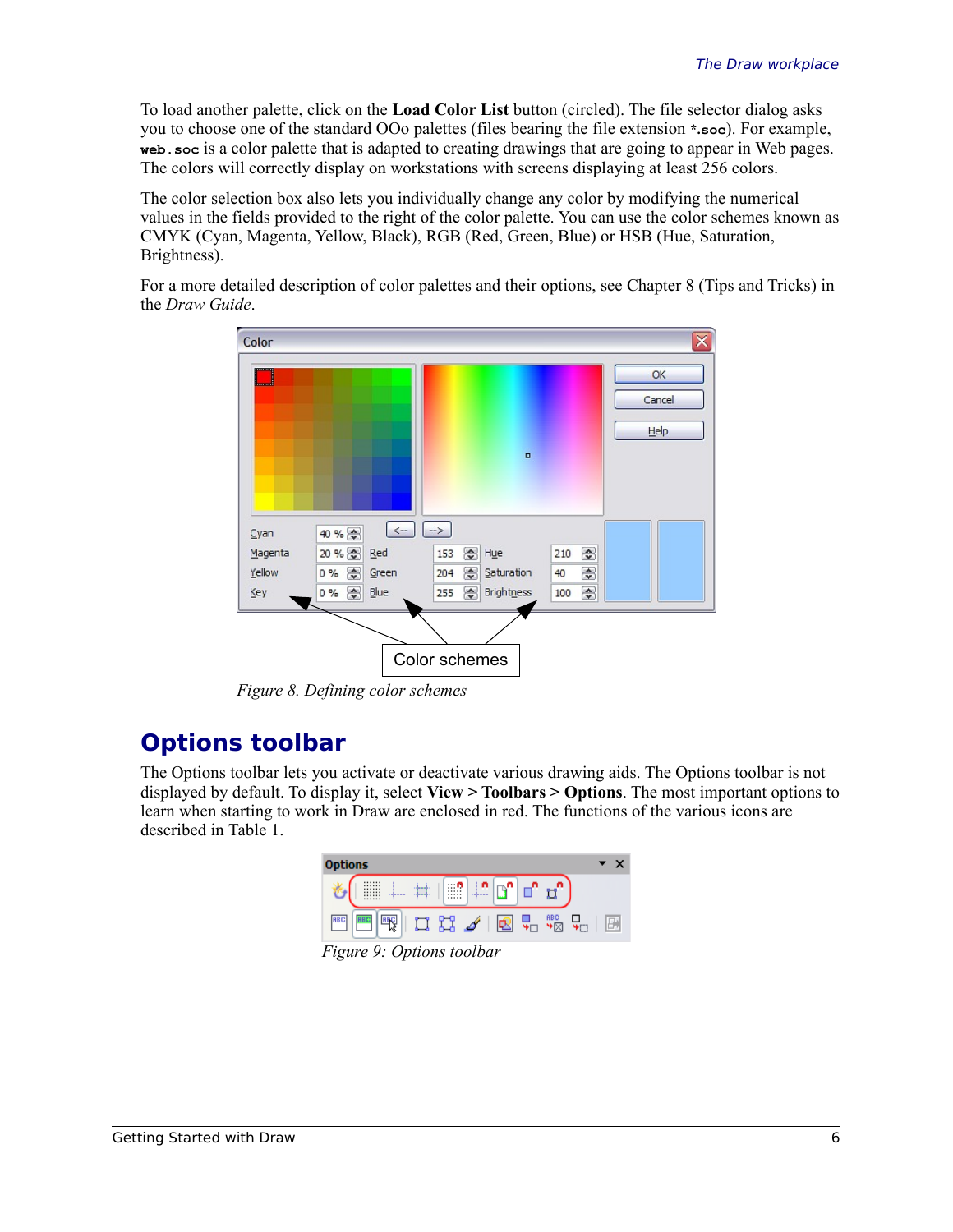| Icon         | <b>Function</b>                      |
|--------------|--------------------------------------|
|              | Rotation Mode after Clicking Object  |
|              | Display (or hide the) Grid           |
|              | Display (or hide the) Guides         |
|              | Display (or hide Guides) When Moving |
|              | Snap to Grid                         |
|              | Snap to Guides                       |
|              | Snap to Page Margins                 |
|              | Snap to Object Borders               |
|              | Snap to Object Points                |
| ABC          | <b>Allow Quick Editing</b>           |
| ABC          | Select Text Area Only                |
| 嘿            | Double-click to edit Text            |
|              | Simple Handles                       |
| $\mathbb{H}$ | Large Handles                        |
| Í            | Create Object with Attributes        |
| 闽            | <b>Picture Placeholders</b>          |
|              | Contour Mode                         |
| ABC<br>ิ ≯⊠  | <b>Text Placeholders</b>             |
|              | Line Contour Only                    |
| F.           | Exit All Groups                      |

<span id="page-10-1"></span>*Table 1: Functions on the Options toolbar*

# <span id="page-10-0"></span>**Positioning objects with snap functions**

In Draw, objects can be positioned to grid points, to special snap points and lines, to object frames, to single object points, or to page edges. This function is known as *Snap*. In this manner objects can be very accurately positioned in a drawing.

If you want to use the snap function, it is much easier to work with the highest practical zoom value. It is possible to use two different snap functions at the same time, for example snap to a guide line and to the page edge. It is best, however, to activate only those functions that you really need.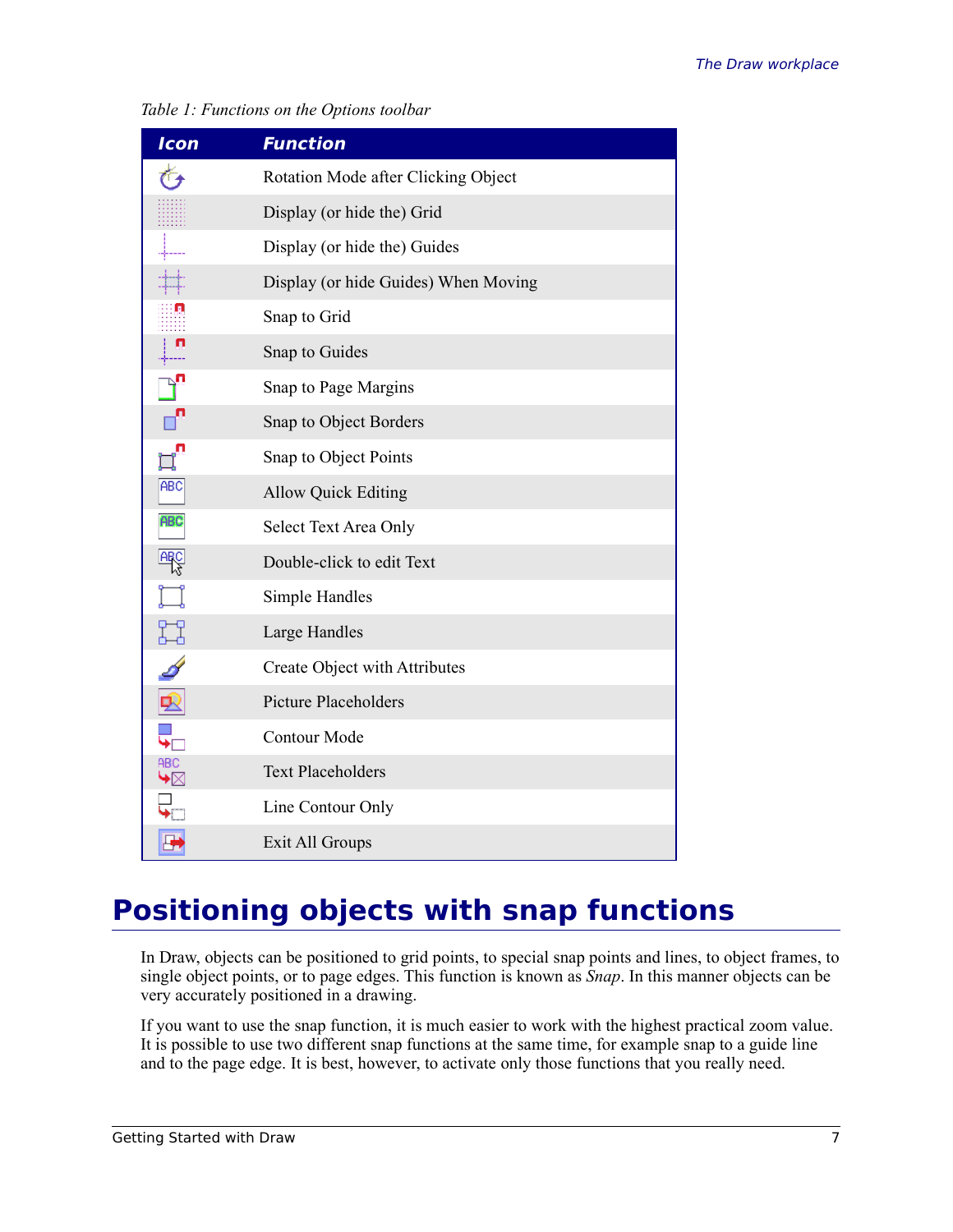This section describes the snap-to-grid function. For more information about this and the other snap functions, see Chapter 8 (Tips and Tricks) and Chapter 10 (Advanced Draw Techniques) in the *Draw Guide*.

### <span id="page-11-2"></span>**Snap to grid**

Use this function to move an object exactly to a grid point (see [\)](#page-11-3). This function can be switched on and off with **View > Grid > Snap to Grid** and on the Options toolbar with the icon  $\frac{10}{10}$ .

<span id="page-11-3"></span>

*Figure 10: With snap to grid, objects align to the grid precisely.*

#### <span id="page-11-1"></span>**Showing the grid**

Make the grid visible under **View > Grid > Display Grid**. Alternatively turn the grid on and off with the icon  $\equiv$  on the Options toolbar.

#### <span id="page-11-0"></span>**Configuring the grid**

The color, spacing, and resolution of the grid points can be individually chosen for each axis.The spacing between the lines is defined in the Grid options dialog under the Drawing area of the OOo options (**Tools > Options > OpenOffice.org Draw > Grid**). In the dialog shown in [Figure 11,](#page-12-2) you can set the following parameters:

- Vertical and horizontal spacing of the dots in the grid. You can also change the unit of measurement used in the general Draw options (**Tools > Options > OpenOffice.org Draw > Grid > General**).
- The resolution is the size of the squares or rectangles in the grid. If the resolution is Horizontal 1cm, Vertical 2cm, the grid consists of rectangles 2cm high and 1cm wide.
- Subdivisions are additional points that appear along the sides of each rectangle or square in the grid. Objects snap to subdivisions as well as to the corners of the grid.
- The pixel (pix element) size of the snap area defines how close you need to bring an object to a snap point or line before it will snap to it.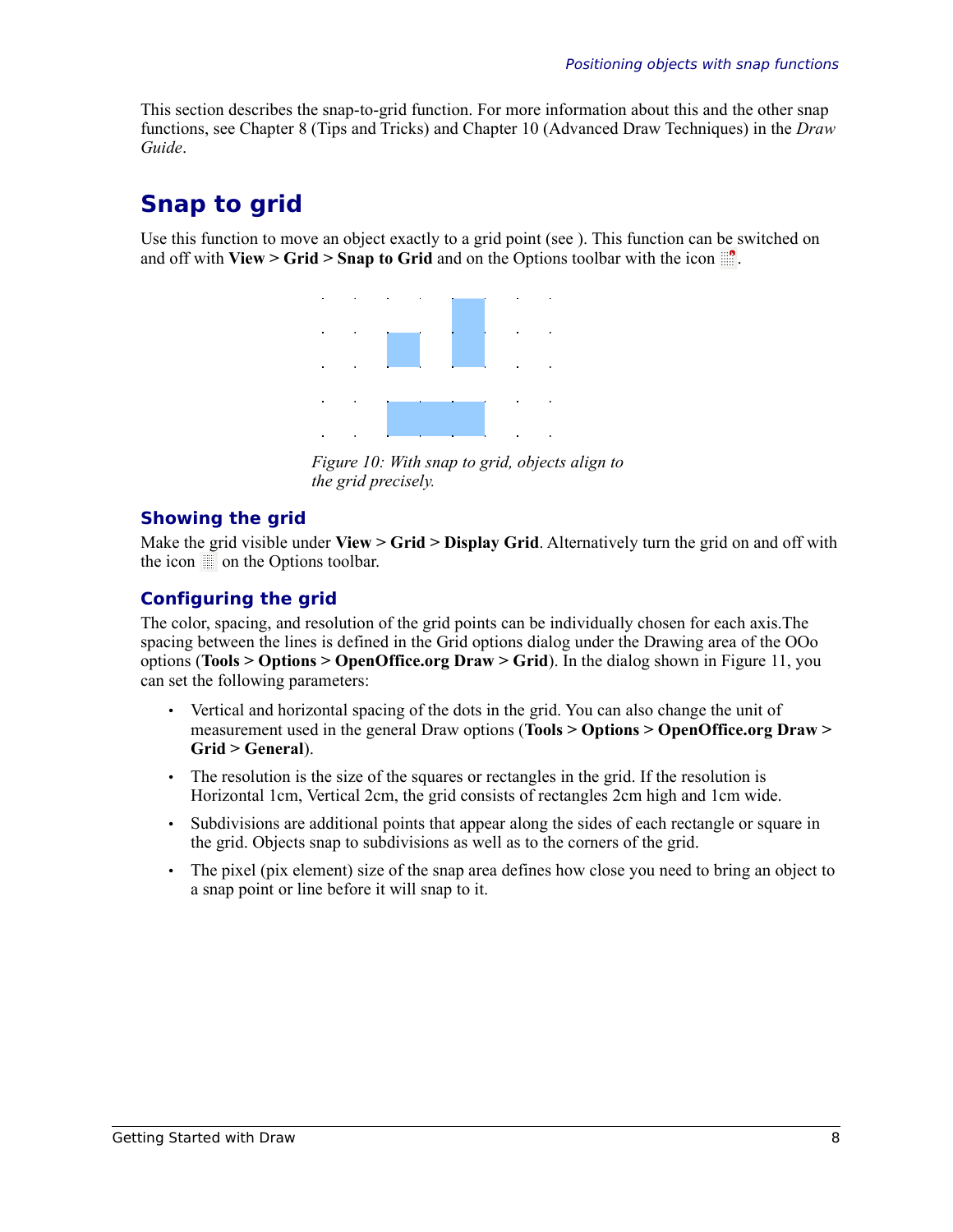| Options - OpenOffice.org Draw - Grid                                                                                                                                                               |                                                                                                                                                                                                                                                                                                                  |                                                                                                                                                                                                                                                                                                       |
|----------------------------------------------------------------------------------------------------------------------------------------------------------------------------------------------------|------------------------------------------------------------------------------------------------------------------------------------------------------------------------------------------------------------------------------------------------------------------------------------------------------------------|-------------------------------------------------------------------------------------------------------------------------------------------------------------------------------------------------------------------------------------------------------------------------------------------------------|
| Œ<br>OpenOffice.org<br>Load/Save<br>田<br>Œ<br>Language Settings<br>Θ<br>OpenOffice.org Draw<br>General<br>View<br>Grid<br>Print<br>OpenOffice.org Base<br>Œ<br>田<br>Charts<br>田<br><b>Internet</b> | Grid<br>⊠ Snap to grid<br>☑ Visible grid<br>Resolution<br>$\div$<br>0.50cm<br>Horizontal<br>$\Rightarrow$<br>Vertical<br>0.50cm<br>Synchronize axes<br><b>Snap</b><br>$\Box$ To snap lines<br>$\triangledown$ To the page margins<br>$\Box$ To object frame<br>$\Box$ To object points<br>5 Pixels<br>Snap range | Subdivision<br>高<br>point(s)<br>10<br>Horizontal<br>高<br>10<br>point(s)<br>Vertical<br>Snap position<br>When creating or moving objects<br>Extend edges<br>$\stackrel{\scriptscriptstyle \wedge}{\scriptscriptstyle \vee}$<br>15.00 degrees<br>When rotating<br>۵<br>15.00 degrees<br>Point reduction |
|                                                                                                                                                                                                    | OK                                                                                                                                                                                                                                                                                                               | Cancel<br>Help<br><b>Back</b>                                                                                                                                                                                                                                                                         |

<span id="page-12-2"></span>*Figure 11. Setting grid options*

#### <span id="page-12-1"></span>**Changing the color of the grid points**

The default grid dots are light gray, which can be hard to see. To improve visibility, go to **Tools > Options**, then **OpenOffice.org > Appearance** [\(Figure 12\)](#page-12-3).

| Options - OpenOffice.org - Appearance                                                                                                         |                                                                                                                                             |
|-----------------------------------------------------------------------------------------------------------------------------------------------|---------------------------------------------------------------------------------------------------------------------------------------------|
| 日<br>OpenOffice.org<br><b>User Data</b><br>General<br>Memory<br>View<br>Print                                                                 | Color scheme<br>$\checkmark$<br>Delete<br>Scheme<br>OpenOffice.org<br>Save<br>Custom colors                                                 |
| Paths<br>Colors<br><b>ANTILLED</b><br>Security<br>Appearance<br><b>Accessibility</b>                                                          | On User interface elements<br>Color setting<br>Preview<br>Notes bedro cand<br><b>Winternatic</b> V<br><b>Drawing / Presentation</b><br>Grid |
| Jawa<br>Load/Save<br>田<br>Language Settings<br>田<br>OpenOffice.org Draw<br>田<br>OpenOffice.org Base<br>田<br>田<br>Charts<br><b>CO</b> Takanask | <b>Black</b><br><b>Basic 3, May Highlighting</b><br>Identifier<br>Automatic V<br>Comment<br>Automatic V                                     |
| Figure 12: Changing the grid color                                                                                                            |                                                                                                                                             |

<span id="page-12-3"></span>In the *Drawing / Presentation* section, you can change the color of the grid points. On the *Color Settings* pulldown menu, select a more suitable/visible color, for example black.

# <span id="page-12-0"></span>**Positioning objects with helper lines**

To simplify the positioning of objects it is possible to make visible guiding lines—extensions of the edges of the object—while it is being moved. These guiding lines have no snap function.

The guiding lines can be (de-)activated under **Tools > Options > OpenOffice.org Draw > View > Guides when moving**, or by clicking on the  $\frac{1}{|\pm 1|}$  icon on the *Options* toolbar. **Guides when moving**, or by clicking on the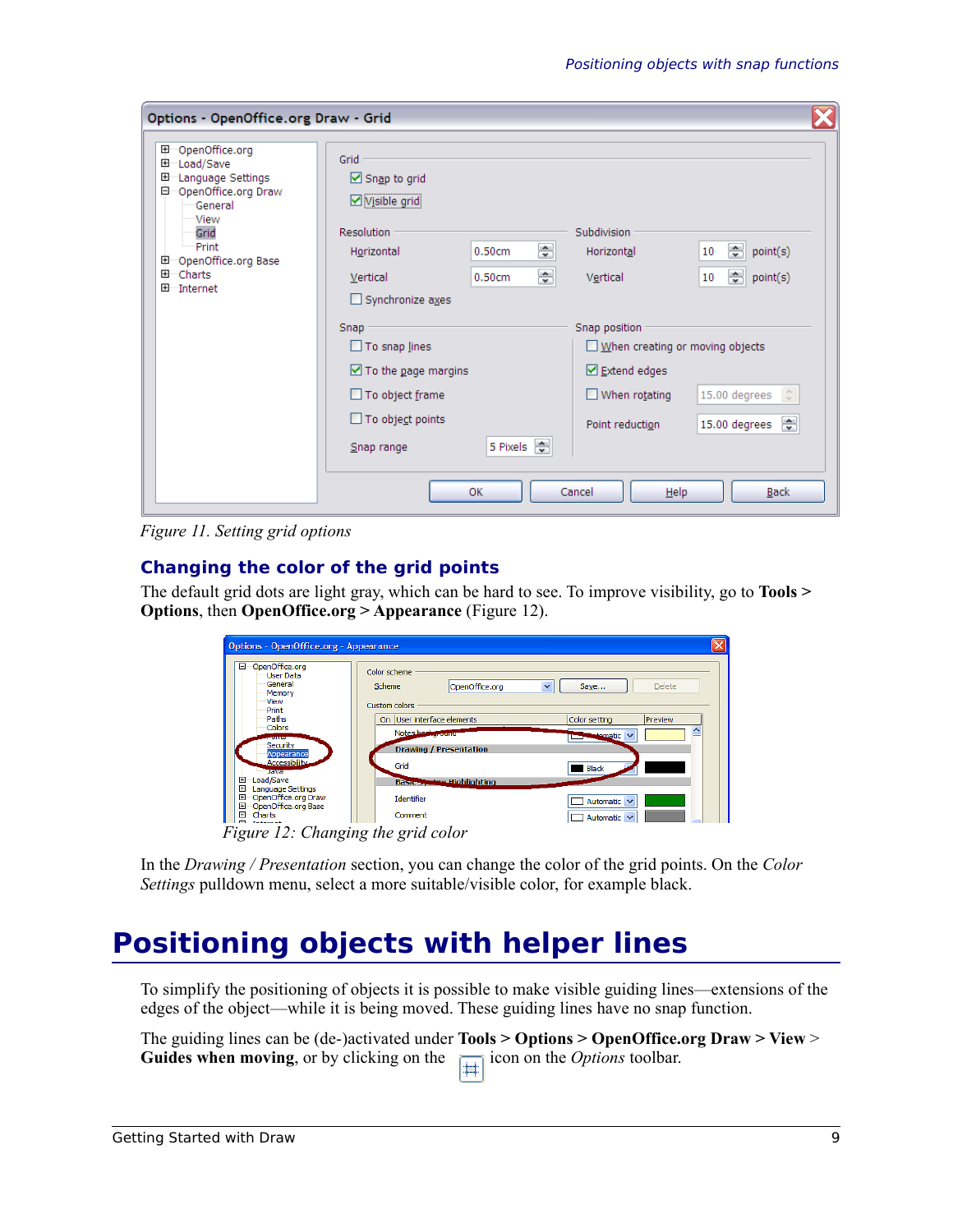# <span id="page-13-2"></span>**The basic drawing shapes**

Draw provides a wide range of shapes, located in palettes accessed from the Drawing Toolbar. This chapter describes only a few of the basic shapes; see the *Draw Guide* for a complete description of the shapes available. These shapes include rectangles and squares; circles, ellipses, and arcs; 3D objects; curves; lines and arrows; text; and connectors.

### <span id="page-13-1"></span>**Drawing a straight line**

Let's start by drawing the simplest of shapes: a straight line. Click on the Line icon on the Drawing

Toolbar and place the mouse cursor at the point where you wish to start drawing. Drag the mouse while keeping the button pressed down. Release the mouse button when you want to stop drawing the line.

A blue or green handle point appears at each end of the line, showing that this is the currently selected object. The colors depend on the default selection mode (green for simple selection and blue when in point edit mode).



*Figure 13: Drawing a straight line*

Hold down the *Shift* key while drawing the segment to force the line to be drawn at a multiple of 45° from the horizontal.

Hold down the *Control* key (*Ctrl* in PCs) to snap to the nearest grid point.

Hold down the *Alt* key to draw the line symmetrically from the start point (the line extends out to both sides of the start point equally). This lets you draw straight lines by starting from the middle of the line.

The line just drawn has the default attributes (such as color and line type). To change the line attributes, click on the line to select it and then use the tools in the Line and Filling toolbar; or for more control, right-click on the line and choose **Line** to open the Line dialog.

### <span id="page-13-0"></span>**Drawing an arrow**

Arrows are drawn like lines. Draw classifies arrows as a subgroup of lines: Lines with arrowheads. They are shown in the information field on the status bar only as lines. Click on the **Line Ends with Arrow** icon  $\rightarrow$  to draw an arrow.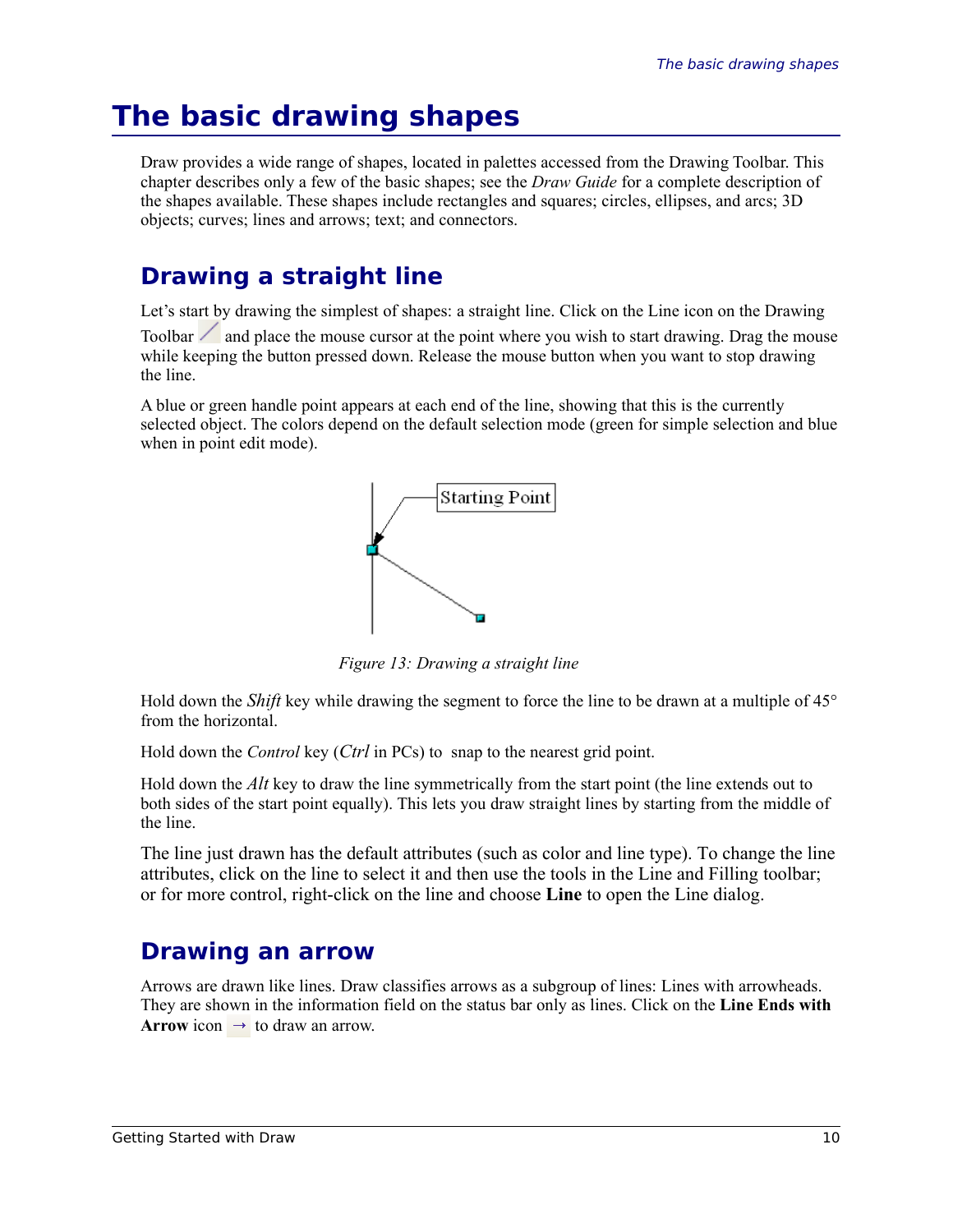### <span id="page-14-1"></span>**Drawing a rectangle or square**

Drawing rectangles is similar to drawing straight line segments, except that you use the Rectangle button  $\Box$  from the Drawing Toolbar. The (imaginary) line drawn with the mouse corresponds to the diagonal of the rectangle. In addition, you will see the outline of the future rectangle change in shape as you drag the mouse around. The outline is shown as a dashed line until you release the mouse button, when the rectangle is drawn.



*Figure 14: Drawing a rectangle*

Hold down the *Shift* key to draw a square. Hold down the *Alt* key to draw a rectangle starting from its center. To combine the effects, hold down both the *Shift* and *Alt* keys simultaneously.

### <span id="page-14-0"></span>**Drawing a circle or ellipse**

To draw an ellipse (also called an oval) or circle, use the Ellipse Button  $\Box$  from the Drawing Toolbar (a circle is simply an ellipse where the two axes are the same length). The ellipse drawn is the largest ellipse that would fit inside the (imaginary) rectangle drawn with the mouse.



*Figure 15: Drawing an ellipse*

There are three other ways to draw an ellipse or circle:

- Hold down the *Shift* key while drawing to force the ellipse to be a circle.
- Hold down the *Alt* key to draw a symmetrical ellipse or circle from the center instead of dragging corner to corner.
- Hold down the *Ctrl* key while drawing to snap the ellipse or circle to grid lines.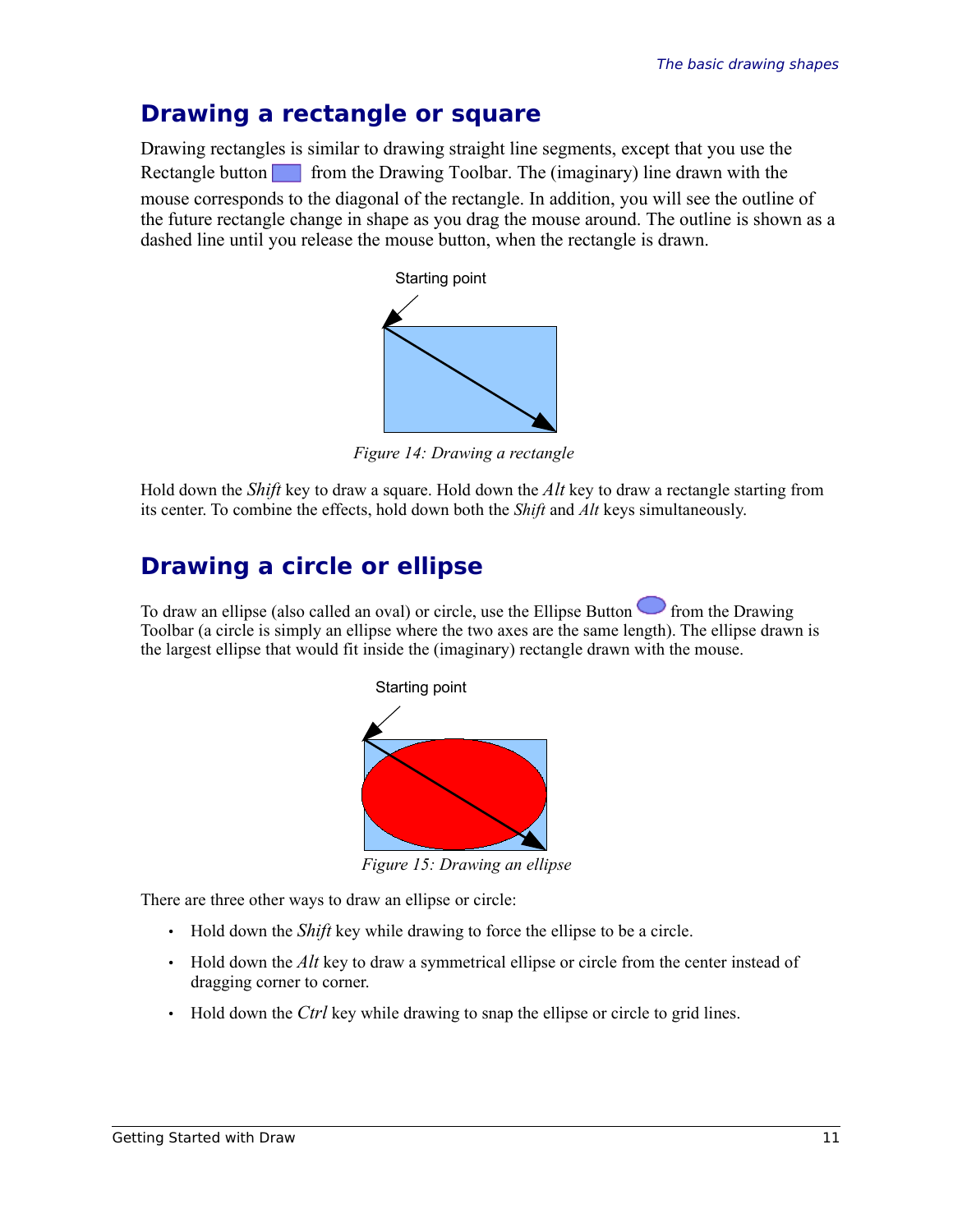#### **Note** If you first press (and hold) the *Control* key before clicking on any of these buttons (Line, Rectangle, Ellipse, or Text), the chosen object appears directly on the page with a default size, shape, and color. All of these can then be changed.

### <span id="page-15-1"></span>**Writing text**

Use the Text tool  $\Gamma$  to write text and select the font, color, size, and other attributes. Click on an empty space in the workspace to write the text at that spot or drag an area to write inside the dragged frame. Press *Enter* to drop to the next line.

When you have finished typing text, click outside the text frame. Double-click on the text at any time to edit it.

When you type text, the upper toolbar includes the usual paragraph attributes: indents, first line, and tab stops.

You can change the style of all or part of the text. The Styles and Formatting window also works here (select **Format > Styles and Formatting** or press *F11* to launch), so you can create Graphics styles that you can reuse for other text frames. Graphics styles affect all of the text within a text frame. To style parts of the text, use direct formating with the toolbar.

Text frames can also have fill colors, shadows, and other attributes, just like any other Draw object. You can rotate the frame and write the text at any angle. These options are available by right-clicking on the object.

Use the Callout tool, located on the Drawing toolbar, to create callouts (also known as captions or figure labels).

If you double-click on an object or press *F2* (or the **Text** icon in the Drawing toolbar) when an object is selected, text is written in the center of the object and remains within the object. Nearly any kind of object contains such an additional text element. These texts have slight differences to those in text frames concerning position and hyphenation.

For more about text, see Chapter 2 (Drawing Basic Shapes) and Chapter 10 (Advanced Draw Techniques) in the *Draw Guide*.

### <span id="page-15-0"></span>**Using connectors**

Connectors are a type of line or arrow whose ends stick to *glue points* on other objects. When you move the other object, the connector moves with it. Draw has a range of advanced connector functions. You can change connector types using the context menu.

Connectors are particularly useful for making organizational charts. You can reorganize the blocks of your chart and all the connected objects stay connected.

Glue points are different from handles (the small blue or green squares around an object). Use the handles to move or resize an object; use the glue points to attach connectors to an object.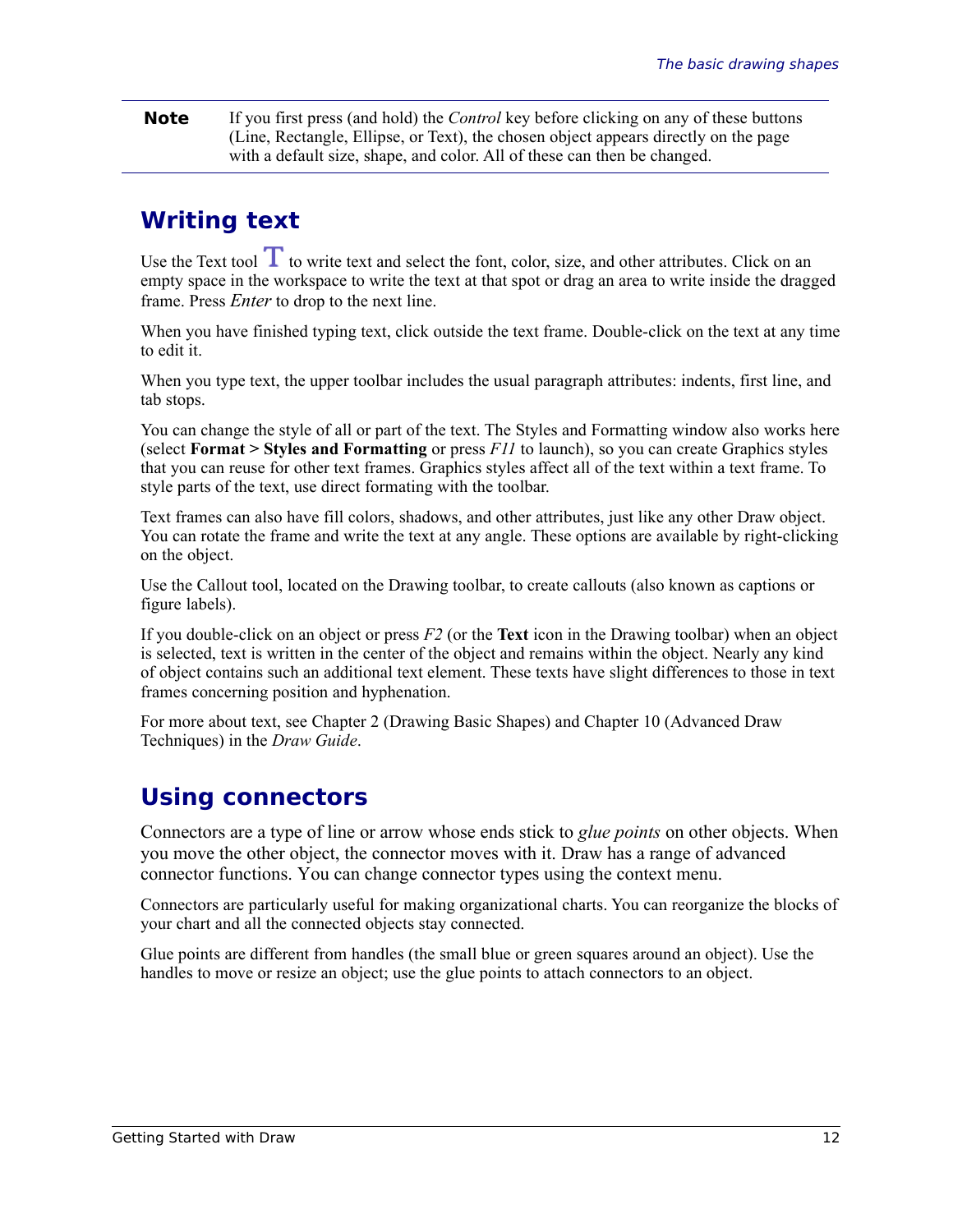

*Figure 16: Four gluepoints*

Gluepoints are different from handles (the small blue or green squares around an object). Use the handles to move or resize an object; use the gluepoints to attach connectors to an object.

You can add more gluepoints, and customize gluepoints, using the toolbar of the same name.

Gluepoints become visible when you click the **Gluepoints** icon  $\ell$  on the Drawing toolbar and then move the end of a connector over the object.

[Figure 17](#page-16-1) shows two Draw objects and a connector.



<span id="page-16-1"></span>*Figure 17: A connector between two objects*

For more about connectors and gluepoints, see Chapter 9 (Organization Charts, Flow Diagrams, and More) in the *Draw Guide*.

# <span id="page-16-0"></span>**Selection modes**

There are three selection modes: moving and changing size, rotating, and editing points.

The default mode for selecting objects depends on whether the **Points** button on the Drawing toolbar

is active (appears lit)  $\mathbb{E}$  or not inactive (appears dark or dimmed)  $\mathbb{E}$ .

In standard mode (when you begin a new drawing), the **Points** button is not active, and the default mode is for selections to be moved or changed in size; these selections are indicated by small green squares.

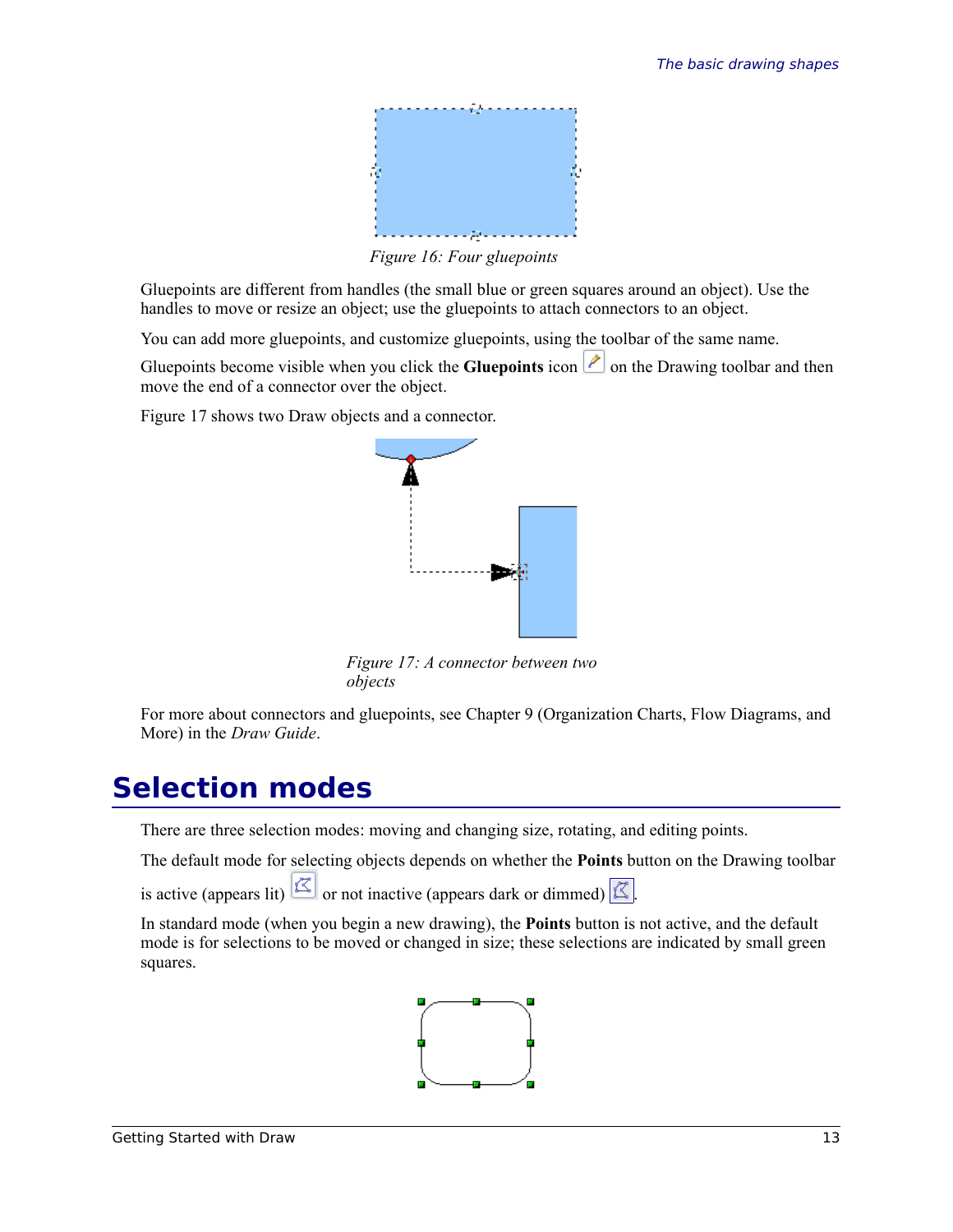When the **Points** button is active, the default mode is for selections to be edited; these selections are indicated by blue squares. Some objects will have one or more extra handles, which are larger or colored differently. This is explained in more detail in the *Draw Guide*.



Selections for rotating objects are indicated by small red circles and a symbol representing the center of rotation. To choose these selections, click on the **Effects** drop-down button  $\begin{bmatrix} \mathbf{G} \end{bmatrix}$  from the Drawing toolbar.



### <span id="page-17-2"></span>**Changing the selection mode**

To go from one mode to another, you can do one of the following:

• Toggle the **Points** button on the Drawing toolbar to switch from the simple selection mode to

the Points mode  $\mathbb{Z}$ . You can also use the keyboard shortcut *F8* (Points).

- Choose the **Effects** drop-down button from the Drawing toolbar  $\boxed{G}$  to activate the Rotation mode for a selected object.
- If you often work in Rotation mode, you can choose the **Rotation Mode after Clicking Object** button  $\mathfrak{G}$  from the Options bar, you can cycle through normal and rotation modes just by clicking on the object. This can be more convenient than clicking the object, then clicking the **Rotate** button from the Drawing Toolbar.

# <span id="page-17-1"></span>**Selecting objects**

### <span id="page-17-0"></span>**Direct selection**

To select an object, the easiest way is to click directly on it. For objects that are not filled, you have to click directly on the object's outline to select it.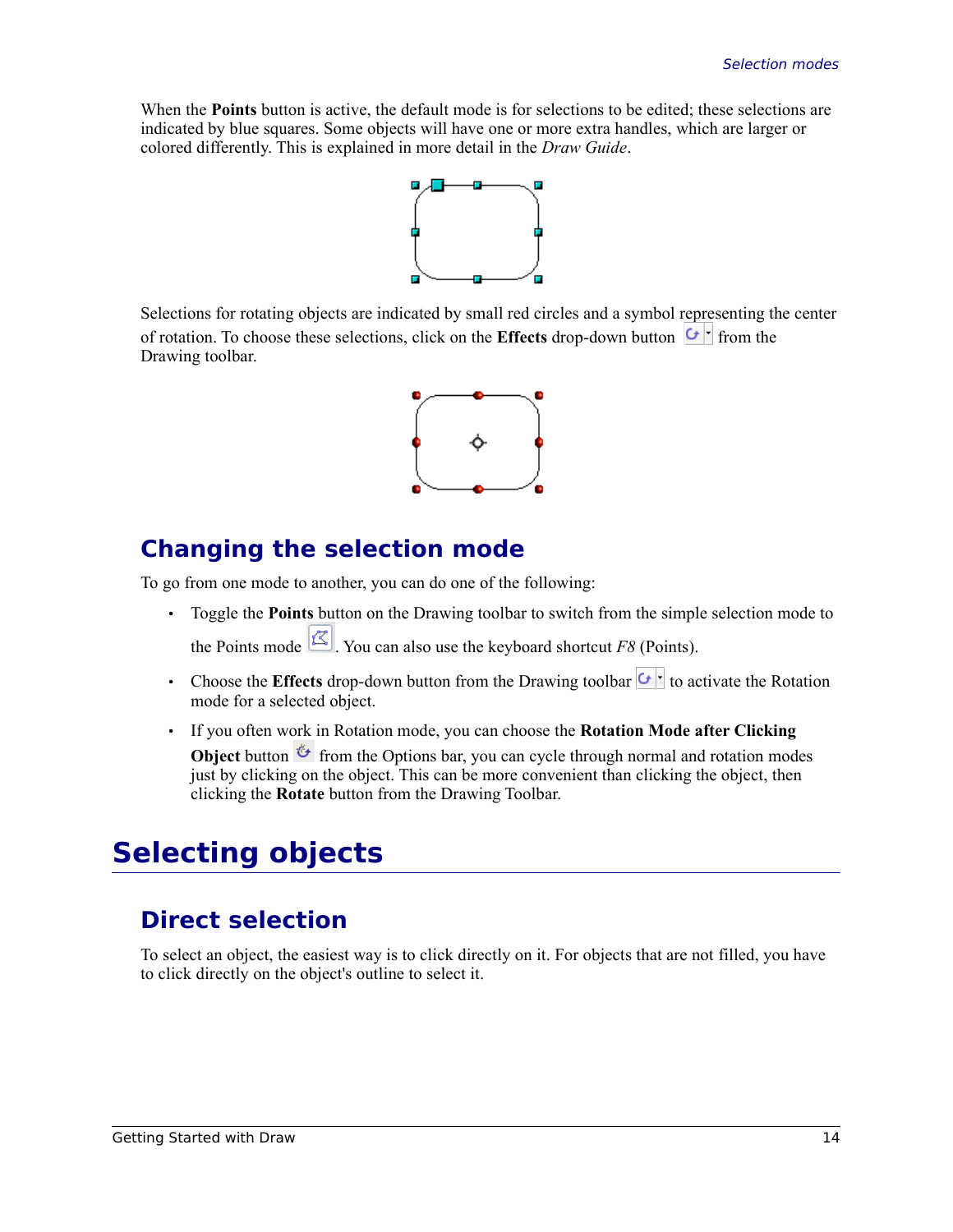#### Selecting objects

### <span id="page-18-2"></span>**Selection by framing**

You can select several objects by using the mouse to drag a large rectangle around the objects, as shown. For this to work, the **Select**  $\&$  icon on the Drawing toolbar must be active.

Only objects that lie entirely within the rectangle are selected.

### <span id="page-18-1"></span>**Selecting hidden objects**

Even if objects are located behind others and not visible, they can still be selected. To select an object that is covered by another object, hold down the *Alt* key and click the object. To select an object that is covered by several objects, hold down the *Alt* key and click through the objects until you reach the required underlying object. To cycle through the objects in reverse order, hold down the *Alt+Shift* keys when you click. To help in making accurate selections, you can check the number and type of the selected objects, shown at the left of the status bar.

**Note** There may be some variation in the use of the *Alt* key on different operating systems. In general the *Alt* key on a Windows computer functions as described above, but on a Linux system it usually does not. If the *Alt* key on your system does not operate as described above, use the *Tab* key method described below.

To select an object that is covered by another object using the keyboard, press *Tab* to cycle through the objects, stopping at the object you wish to select. To cycle through the objects in reverse order, press *Shift+Tab*. This may not be practical if you have a large number of objects in your drawing.

When you click on your selected object, its outline will appear briefly through the objects on top of the selected object.

In the illustration to the right, the square located beneath the circle was selected in this way (the circle was made transparent in order to see the square).

### <span id="page-18-0"></span>**Arranging objects**

In a complex drawing, you may have objects stacked up, one on top of the other, with the result that a particular object is hidden by one or more other objects above it. You can rearrange the stacking order of objects (move an object to the front or to the back of the stack) by selecting the object, clicking **Modify > Arrange** and selecting the appropriate **Bring Forward** or **Send Backward** option, or by right-clicking the object and selecting **Arrange** from the context menu, then selecting from the list of **Bring Forward** or **Send Backward** options.

On the Drawing toolbar, the Arrange tear-off menu on the  $\mathbf{F}$   $\mathbf{F}$  button contains the above options. A keyboard shortcut is *Shift+Ctrl++* to bring an object to the top, and *Shift+Ctrl+*− to send an object to the bottom.

Draw also provides tools for aligning multiple objects; details are given in the *Draw Guide*.



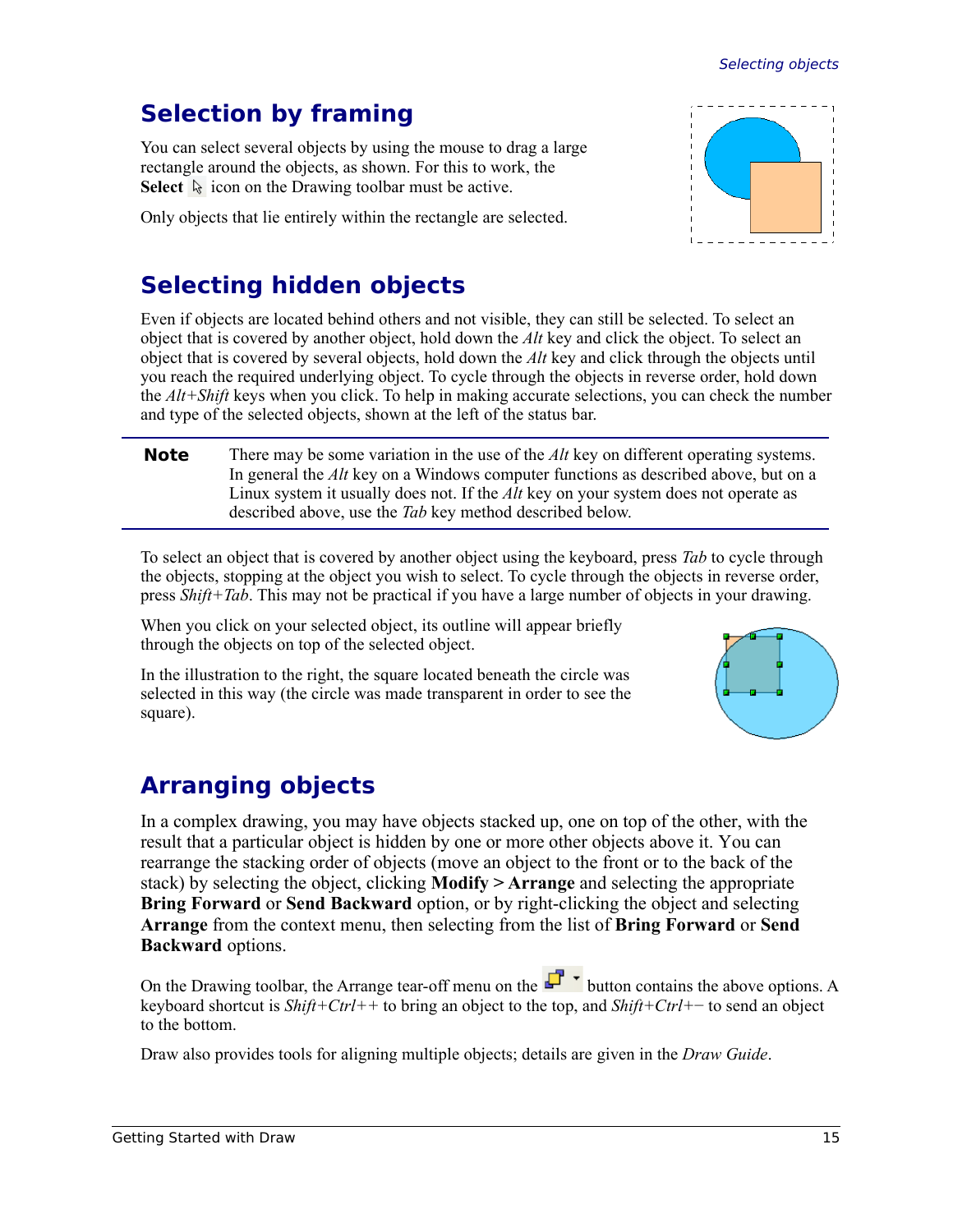### <span id="page-19-3"></span>**Selecting several objects**

To select or deselect several objects one by one, press the *Shift* key and click on the various objects to be selected or deselected. One click on an object selects it; a second click deselects it.

# <span id="page-19-2"></span>**Moving and dynamically adjusting an object's size**

There are several ways of moving or changing the size of an object. The method described here will be called *dynamic* in the sense that it is carried out using the mouse.

When you dynamically change an object, remember to check the central area of the status bar at the bottom of your screen. This area shows detailed information about the ongoing manipulation. For example, during a resizing manipulation, you will see the following information displayed. This information changes when the mouse is moved.

| Object position  | Object dimensions                    | Current proportional page size         |
|------------------|--------------------------------------|----------------------------------------|
|                  |                                      |                                        |
| $\pm 4.06/13.29$ | $12.66 \times 0.59$<br>$\ast$<br>75% | Slide 1 / 2 (Layout)<br><b>Default</b> |

### <span id="page-19-1"></span>**Dynamic movement of objects**

To move an object, select it and then click within the object's border and hold down the left mouse button while moving the mouse. During movement, the shape of the object appears as dotted lines to help with repositioning.

To drop the object at its new location, let go of the mouse button. During movement, the shape of the object appears as dotted lines to help with repositioning.

### <span id="page-19-0"></span>**Dynamic size modification of objects**

To change the size of an object (or group of selected objects) with the mouse, you need to move one of the handles located around the selection. As shown in the following illustration, the outline of the resulting new object appears as a dotted line.



The results differ depending on which handle you use. If you choose a corner handle, you will resize the object along two axes at the same time. If you use a side handle, the objects will only be resized along one axis.

**Note** If you press the *Shift* key at the same time as you carry out the resizing operation, the size change will be carried out symmetrically with respect to the two axes; this enables you to keep the aspect (height/length) ratio of the object.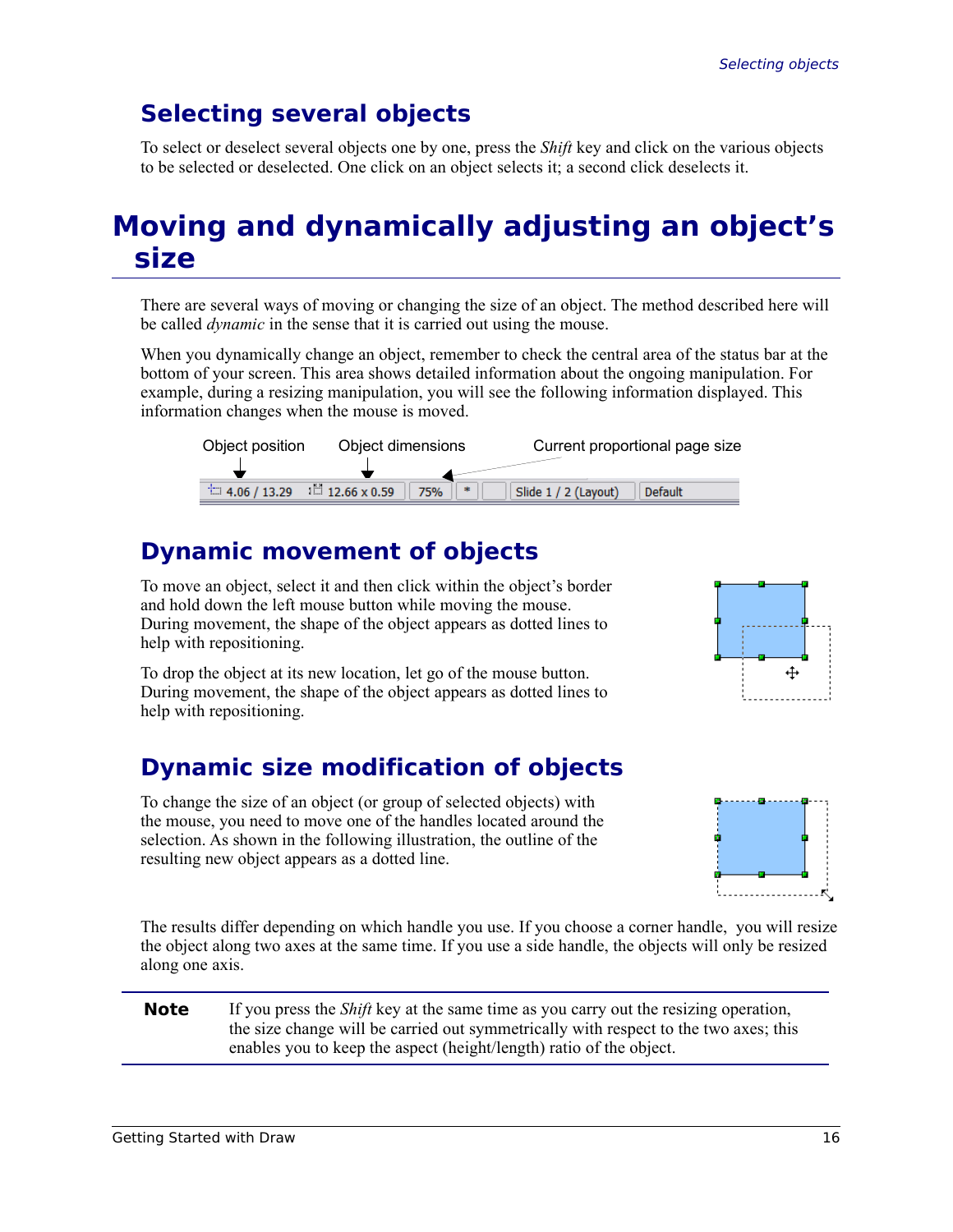# <span id="page-20-2"></span>**Special effects**

With Draw, you can apply many special effects to objects and groups of objects. This section describes a few of these effects. Others include distorting, shadows, and transparency. See the *Draw Guide* for examples of the many effects available.

### <span id="page-20-1"></span>**Rotation**

Rotating an object lets you move the object around an axis. To do this dynamically, use the red handles, as you do when changing the size of the object.

**Note** Rotation works in a slightly different way for 3D objects because the rotation occurs in 3D space and not in one plane. See Chapter 7 (Working with 3D Objects) in the *Draw Guide* regarding rotation when Edit Points mode is active.

To rotate an object (or a group of objects), drag the red corner handle points of the selection with the mouse. The mouse cursor takes the shape of an arc of a circle with an arrow at each end. A dotted outline of the object being rotated appears and the current angle of rotation is dynamically shown in the status bar.

Rotations are made about an axis which is displayed as a small symbol. You can move the axis of rotation with the mouse, as shown below.



*Figure 18: Rotating an object*

If you hold down the *Shift* key during the rotation, the operation will be carried out in increments of 15°.

### <span id="page-20-0"></span>**Inclination and perspective**

To slant or shear objects, use the red handles located at the midpoint of an edge of the selected objects. The mouse pointer changes to  $a \rightleftarrows$  when the pointer hovers over one of these midpoint handles. Not every object can be slanted—basic shapes can be rotated but not slanted.

The slant axis is the point directly opposite the midpoint handle to be used for shearing the object. This point stays fixed in location; the other sides and edges move in relation to it as the mouse is dragged (make sure that the  $\equiv$  handle icon is showing before dragging).

As with rotation, you can set the inclination to occur as steps of 15° by pressing the *Shift* key while moving the handle.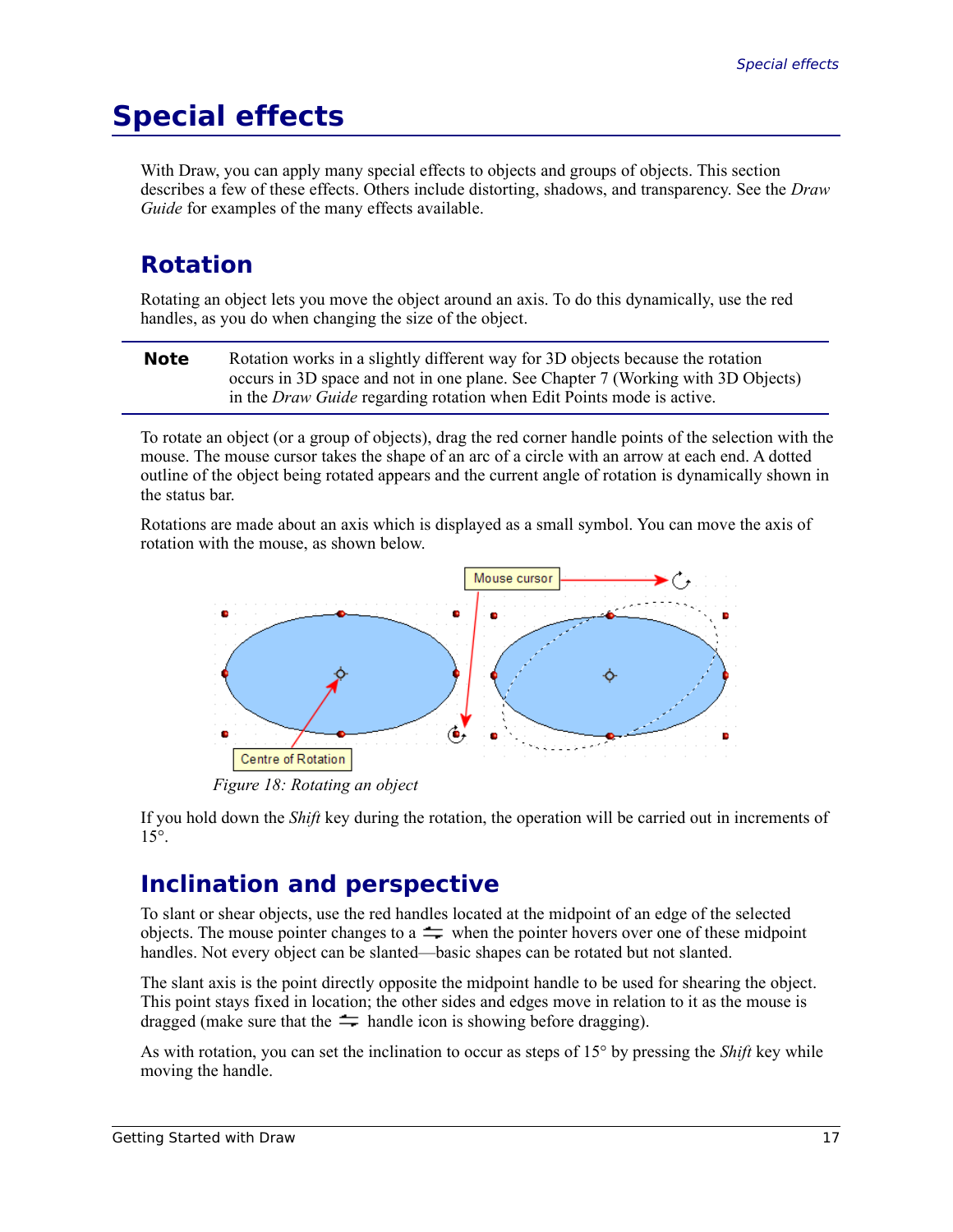

### <span id="page-21-0"></span>**Duplication**

Duplication makes copies of an object while applying a set of changes (such as color or rotation) to the duplicates. The result of a duplication is a new group.

To start duplication, click on an object or group and choose **Edit > Duplicate**. The dialog shown in [Figure 19](#page-21-1) appears.

| <b>Duplicate</b> |                  |                |
|------------------|------------------|----------------|
| Number of copies | $\div$<br>10     | OK             |
| Placement        |                  | Cancel         |
| X axis           | €<br>0.50cm      | Help           |
| Y axis           | 싃<br>0.50cm      |                |
| Angle            | 등<br>10 degrees  | <b>Default</b> |
| Enlargement      |                  |                |
| Width            | ÷<br>0.00cm      |                |
| Height           | $\div$<br>0.00cm |                |
| <b>Colors</b>    |                  |                |
| Start            | Blue 7<br>v      |                |
| End              | v<br>Red         |                |

<span id="page-21-1"></span>*Figure 19: Duplicating an object*

The options above applied to a blue rectangle produce the following result.

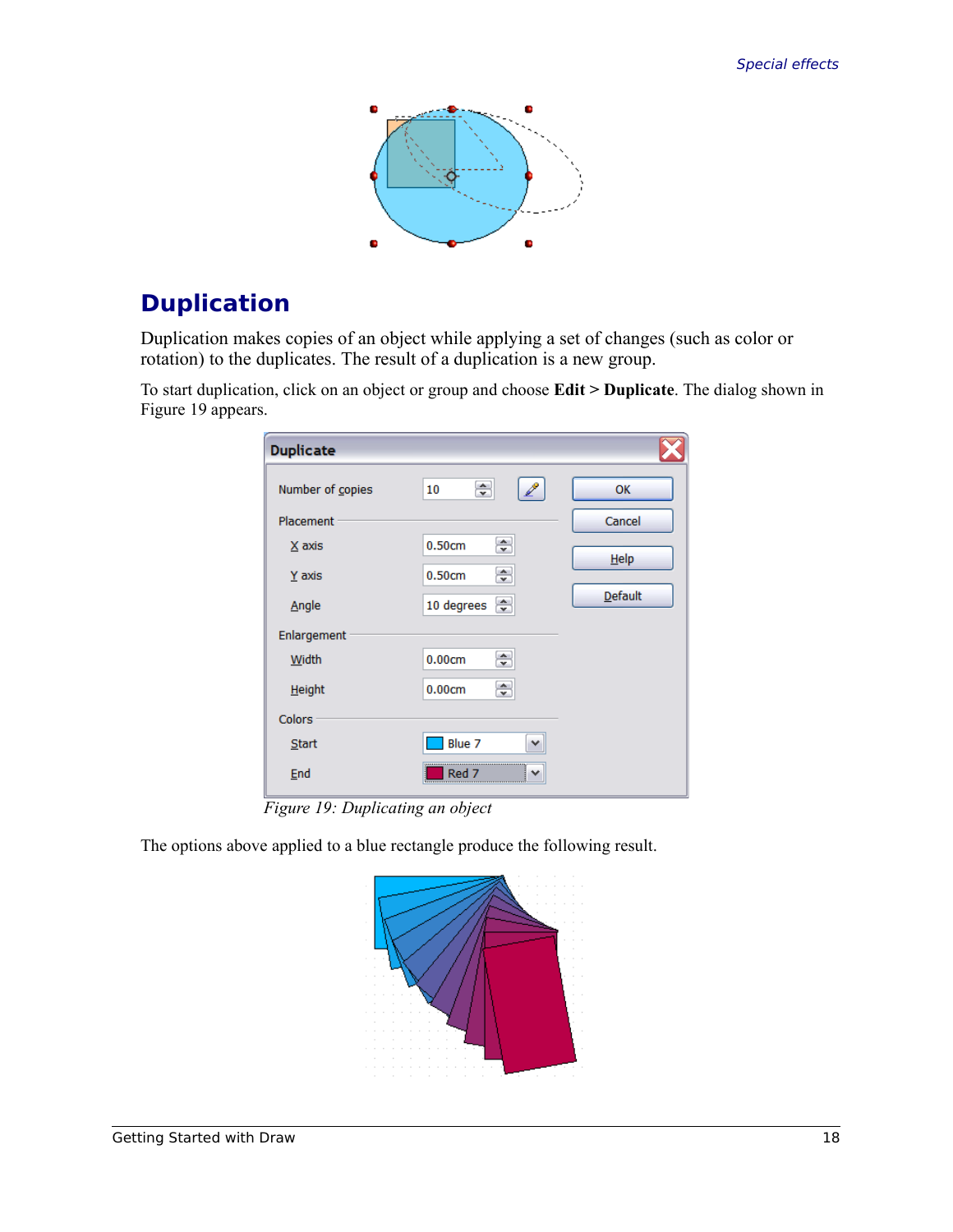### <span id="page-22-1"></span>**Cross-fading**

Cross-fading transforms a shape from one form to another, with OpenOffice.org handling all of the intermediate transitions. The result is a new group of objects including the two end points and the intermediate steps.

To carry out a cross-fade, select both objects (hold the *Shift* key while selecting each object in turn) and then choose **Edit > Cross-fading** The following dialog appears.

| <b>Cross-fading</b>          |         |
|------------------------------|---------|
| Settings<br>Increments<br>16 | ОК<br>۰ |
| ☑ Cross-fade attributes      | Cancel  |
| $\vee$ Same orientation      | Help    |
|                              |         |

On the dialog choose the number of increments (transition steps). You probably want to have *Cross-fade attributes* and *Same orientation* both checked. The end result is shown in [Figure](#page-22-2) [20.](#page-22-2)



<span id="page-22-2"></span>*Figure 20: Cross-fading example*

# <span id="page-22-0"></span>**Editing objects**

To change an object's attributes (such as color and border width), you can use the Line and Filling toolbar or the right-click menu.

If the Line and Filling toolbar is not visible, you can display it using **View > Toolbars > Line and Filling**. From here you can edit the most common object attributes. You can also open the Line dialog by clicking on the  $\triangle$  icon and the Area dialog by clicking on the  $\triangle$  icon to see more options.



When an object is selected, you can right-click on the object to bring up a context menu [\(Figure 21\)](#page-23-1). The entries with an arrow contain a submenu.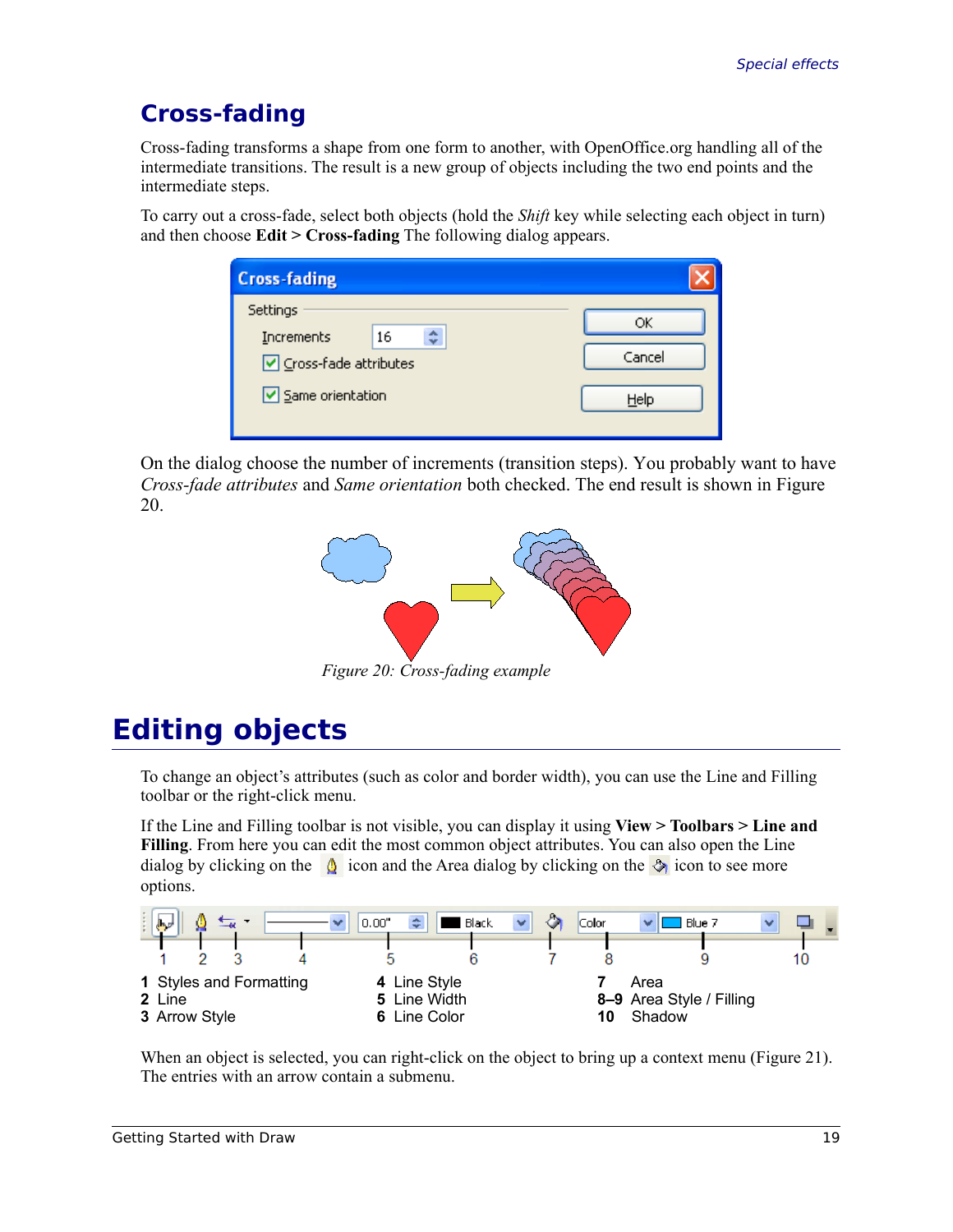|  | Line                     |   |        |                        |
|--|--------------------------|---|--------|------------------------|
|  | Area                     |   |        |                        |
|  | Text                     |   |        |                        |
|  | Position and Size        |   |        |                        |
|  | Edit Points              |   |        |                        |
|  | A <sub>D</sub> Character |   |        |                        |
|  | ரி P <u>a</u> ragraph    |   |        |                        |
|  | <b>Arrange</b>           |   |        | <b>Bring to Front</b>  |
|  | Alignment                |   | المساء | <b>Bring Forward</b>   |
|  | <b>Elip</b>              |   |        | Send Backward          |
|  | Convert                  | ٠ |        | Send to Back           |
|  | Name Object              |   |        | In Front of Object     |
|  | Edit Style               |   |        | <b>b</b> Behind Object |
|  |                          |   |        |                        |
|  | ‰ Cut                    |   |        |                        |
|  | Copy                     |   |        |                        |
|  | Paste                    |   |        |                        |

<span id="page-23-1"></span>*Figure 21: Right-click on a selected object to see the context menu.*

Most often the property you want to change is the line's style (solid, dashed, invisible), its color or width. These options are all available from the Line and Filling toolbar. You can also edit these properties from the Line dialog. You can also define new line and arrow styles (see the *Draw Guide* for details).

The OOo term for the inside of an object is **Area fill**. The area fill of an object can be a uniform color, a gradient, or an image. Most often you will want to use one of the standard fill options, whether it is a color, a gradient, or an image. These options are all available from the Line and Filling toolbar. You can also define new area fills (see the *Draw Guide*).

### <span id="page-23-0"></span>**Inserting pictures from other sources**

You can add pictures from several sources:

- The Gallery—see Chapter 14 (Working with the Gallery)
- Directly from a scanner (**Insert > Picture > Scan**)
- Images created by another program, including photographs from a digitial camera (**Insert > Picture > From File**)

Draw provides tools for working with bitmap images such as photographs: the Picture toolbar and the bitmap image management palette. See the *Draw Guide* for details and examples.